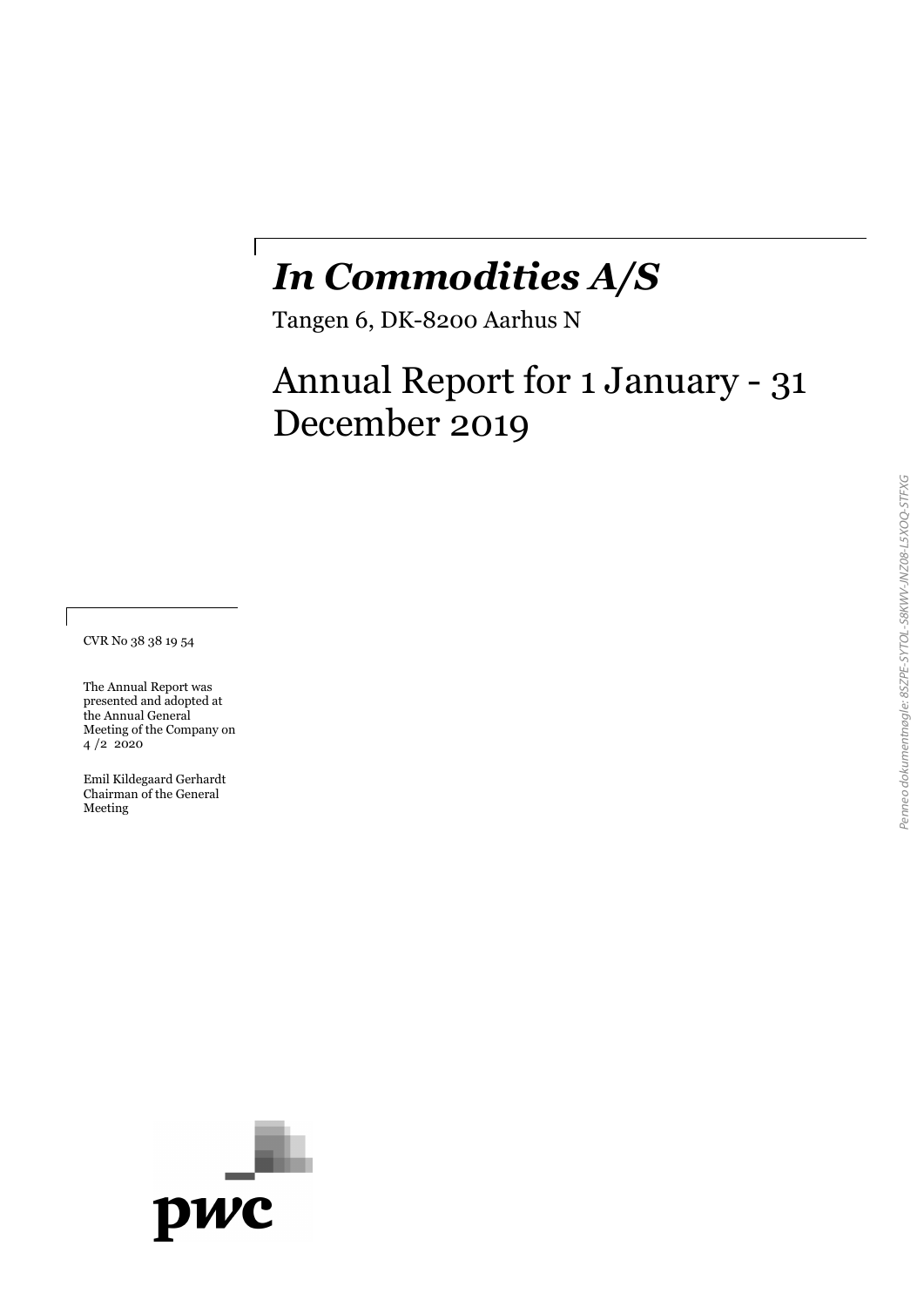# **Contents**

| <b>Management's Statement and Auditor's Report</b> |                |
|----------------------------------------------------|----------------|
| Management's Statement                             | $\mathbf{1}$   |
| Independent Auditor's Report                       | $\overline{2}$ |
| <b>Management's Review</b>                         |                |
| Company Information                                | 5              |
| <b>Financial Highlights</b>                        | 6              |
| Management's Review                                | 7              |
| <b>Financial Statements</b>                        |                |
| Income Statement 1 January - 31 December           | 12             |
| Balance Sheet 31 December                          | 13             |
| <b>Statement of Changes in Equity</b>              | 15             |
| Cash Flow Statement 1 January - 31 December        | 16             |
| Notes to the Financial Statements                  | 17             |

Page

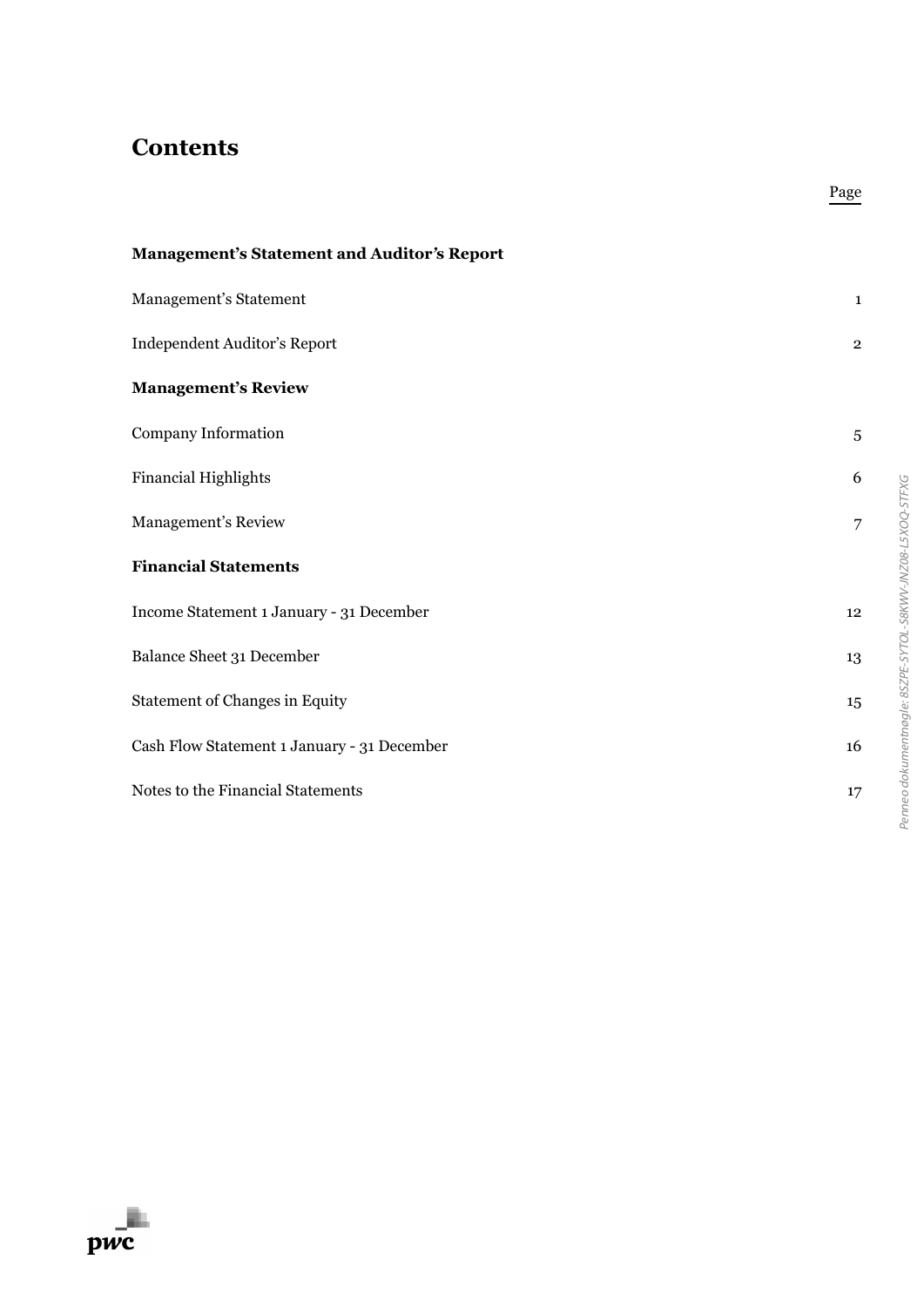### **Management's Statement**

The Executive Board and Board of Directors have today considered and adopted the Annual Report of In Commodities A/S for the financial year 1 January - 31 December 2019.

The Annual Report is prepared in accordance with the Danish Financial Statements Act.

In our opinion the Financial Statements give a true and fair view of the financial position at 31 December 2019 of the Company and of the results of the Company operations and cash flows for 2019.

In our opinion, Management's Review includes a true and fair account of the matters addressed in the Review.

We recommend that the Annual Report be adopted at the Annual General Meeting.

| Aarhus, 4 February 2020    |                          |                |
|----------------------------|--------------------------|----------------|
| <b>Executive Board</b>     |                          |                |
| Jesper Severin Johanson    | Christian Bach           | Jeppe Højgaard |
| <b>Board of Directors</b>  |                          |                |
| <b>Bo</b> Wase<br>Chairman | Emil Kildegaard Gerhardt | Christian Bach |
| Jack Randbo Hjeronymus     | Jesper Severin Johanson  |                |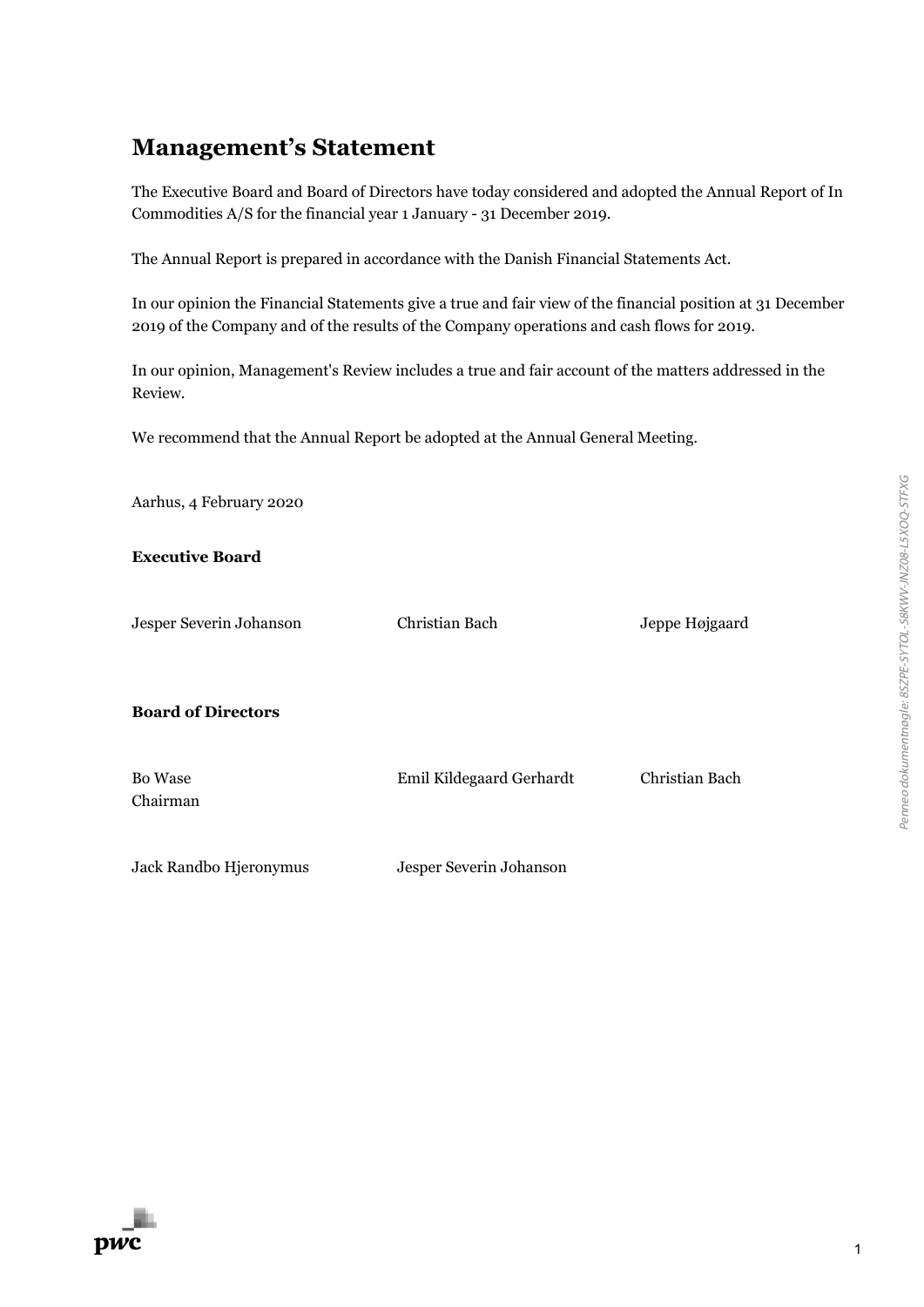## **Independent Auditor's Report**

To the Shareholder of In Commodities A/S

#### **Opinion**

In our opinion, the Financial Statements give a true and fair view of the financial position of the Company at 31 December 2019 and of the results of the Company's operations and cash flows for the financial year 1 January - 31 December 2019 in accordance with the Danish Financial Statements Act.

We have audited the Financial Statements of In Commodities A/S for the financial year 1 January - 31 December 2019, which comprise income statement, balance sheet, statement of changes in equity, cash flow statement and notes, including a summary of significant accounting policies ("the Financial Statements").

#### **Basis for opinion**

We conducted our audit in accordance with International Standards on Auditing (ISAs) and the additional requirements applicable in Denmark. Our responsibilities under those standards and requirements are further described in the "Auditor's responsibilities for the audit of the Financial Statements" section of our report. We are independent of the Company in accordance with the International Ethics Standards Board for Accountants' Code of Ethics for Professional Accountants (IESBA Code) and the additional requirements applicable in Denmark, and we have fulfilled our other ethical responsibilities in accordance with these requirements. We believe that the audit evidence we have obtained is sufficient and appropriate to provide a basis for our opinion.

#### **Statement on Management's Review**

Management is responsible for Management's Review.

Our opinion on the Financial Statements does not cover Management's Review, and we do not express any form of assurance conclusion thereon.

In connection with our audit of the Financial Statements, our responsibility is to read Management's Review and, in doing so, consider whether Management's Review is materially inconsistent with the Financial Statements or our knowledge obtained during the audit, or otherwise appears to be materially misstated.

Moreover, it is our responsibility to consider whether Management's Review provides the information required under the Danish Financials Statements Act.

Based on the work we have performed, in our view, Management's Review is in accordance with the Financial Statements and has been prepared in accordance with the requirements of the Danish Financial Statements Act. We did not identify any material misstatement in Management's Review.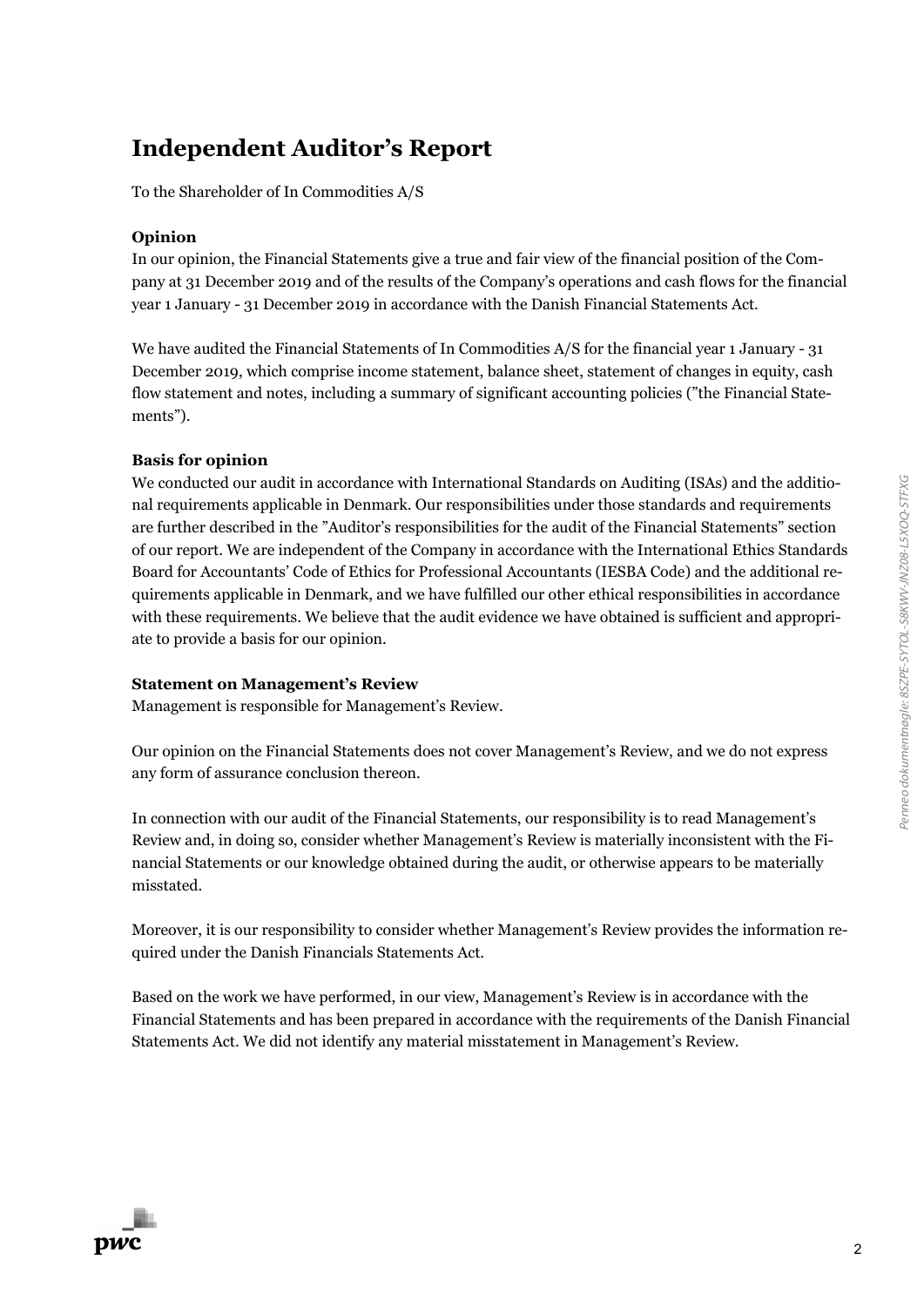# **Independent Auditor's Report**

#### **Management's responsibilities for the Financial Statements**

Management is responsible for the preparation of financial statements that give a true and fair view in accordance with the Danish Financial Statements Act, and for such internal control as Management determines is necessary to enable the preparation of financial statements that are free from material misstatement, whether due to fraud or error.

In preparing the Financial Statements, Management is responsible for assessing the Company's ability to continue as a going concern, disclosing, as applicable, matters related to going concern and using the going concern basis of accounting in preparing the Financial Statements unless Management either intends to liquidate the Company or to cease operations, or has no realistic alternative but to do so.

#### **Auditor's responsibilities for the audit of the Financial Statements**

Our objectives are to obtain reasonable assurance about whether the Financial Statements as a whole are free from material misstatement, whether due to fraud or error, and to issue an auditor's report that includes our opinion. Reasonable assurance is a high level of assurance, but is not a guarantee that an audit conducted in accordance with ISAs and the additional requirements applicable in Denmark will always detect a material misstatement when it exists. Misstatements can arise from fraud or error and are considered material if, individually or in the aggregate, they could reasonably be expected to influence the economic decisions of users taken on the basis of these Financial Statements.

As part of an audit conducted in accordance with ISAs and the additional requirements applicable in Denmark, we exercise professional judgement and maintain professional scepticism throughout the audit. We also:

- Identify and assess the risks of material misstatement of the Financial Statements, whether due to fraud or error, design and perform audit procedures responsive to those risks, and obtain audit evidence that is sufficient and appropriate to provide a basis for our opinion. The risk of not detecting a material misstatement resulting from fraud is higher than for one resulting from error as fraud may involve collusion, forgery, intentional omissions, misrepresentations, or the override of internal control.
- Obtain an understanding of internal control relevant to the audit in order to design audit procedures that are appropriate in the circumstances, but not for the purpose of expressing an opinion on the effectiveness of the Company's internal control.
- Evaluate the appropriateness of accounting policies used and the reasonableness of accounting estimates and related disclosures made by Management.

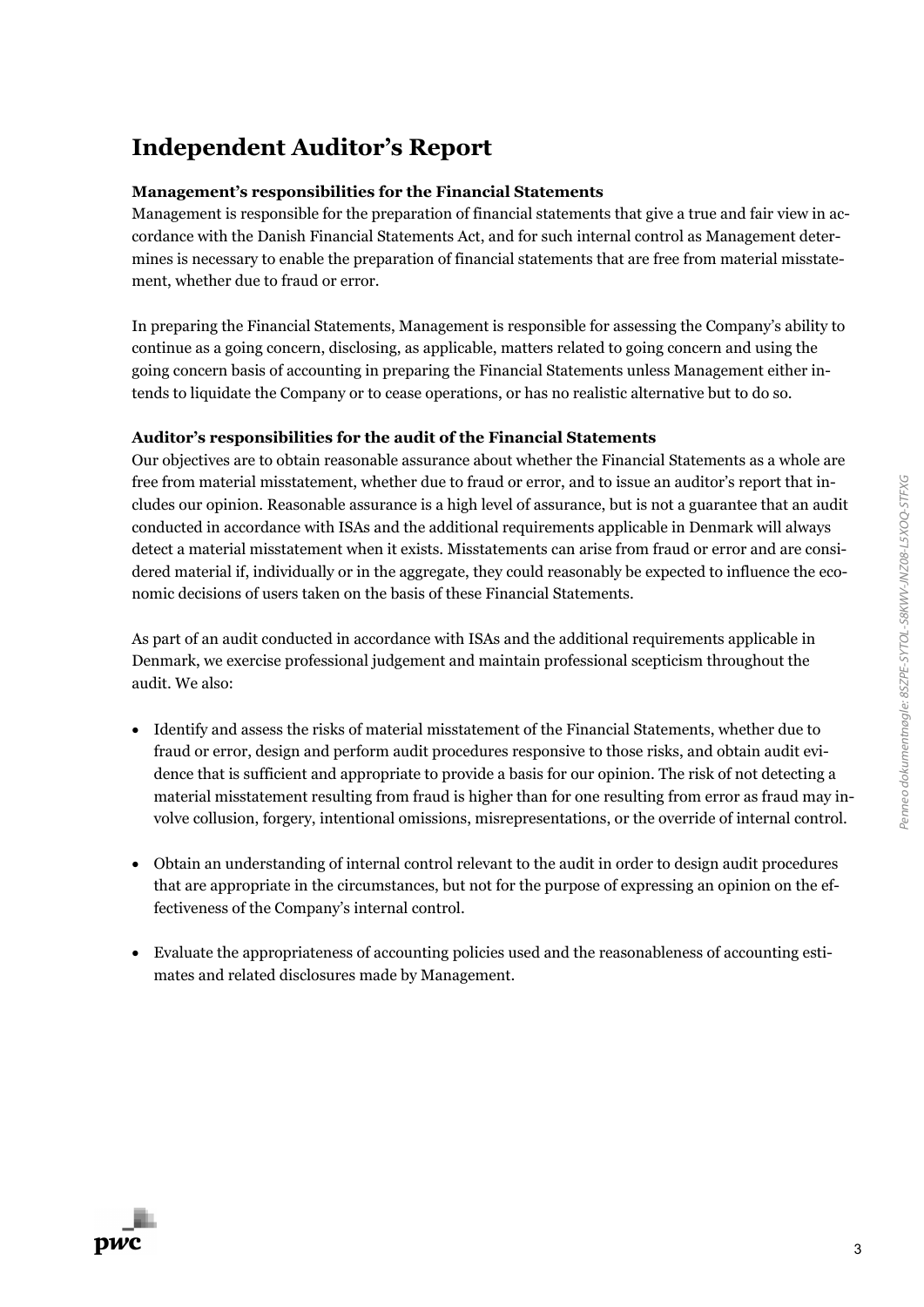# **Independent Auditor's Report**

- Conclude on the appropriateness of Management's use of the going concern basis of accounting in preparing the Financial Statements and, based on the audit evidence obtained, whether a material uncertainty exists related to events or conditions that may cast significant doubt on the Company's ability to continue as a going concern. If we conclude that a material uncertainty exists, we are required to draw attention in our auditor's report to the related disclosures in the Financial Statements or, if such disclosures are inadequate, to modify our opinion. Our conclusions are based on the audit evidence obtained up to the date of our auditor's report. However, future events or conditions may cause the Company to cease to continue as a going concern.
- Evaluate the overall presentation, structure and contents of the Financial Statements, including the disclosures, and whether the Financial Statements represent the underlying transactions and events in a manner that gives a true and fair view.

We communicate with those charged with governance regarding, among other matters, the planned scope and timing of the audit and significant audit findings, including any significant deficiencies in internal control that we identify during our audit.

Aarhus, 4 February 2020 **PricewaterhouseCoopers** Statsautoriseret Revisionspartnerselskab *CVR No 33 77 12 31*

Mads Meldgaard State Authorised Public Accountant mne24826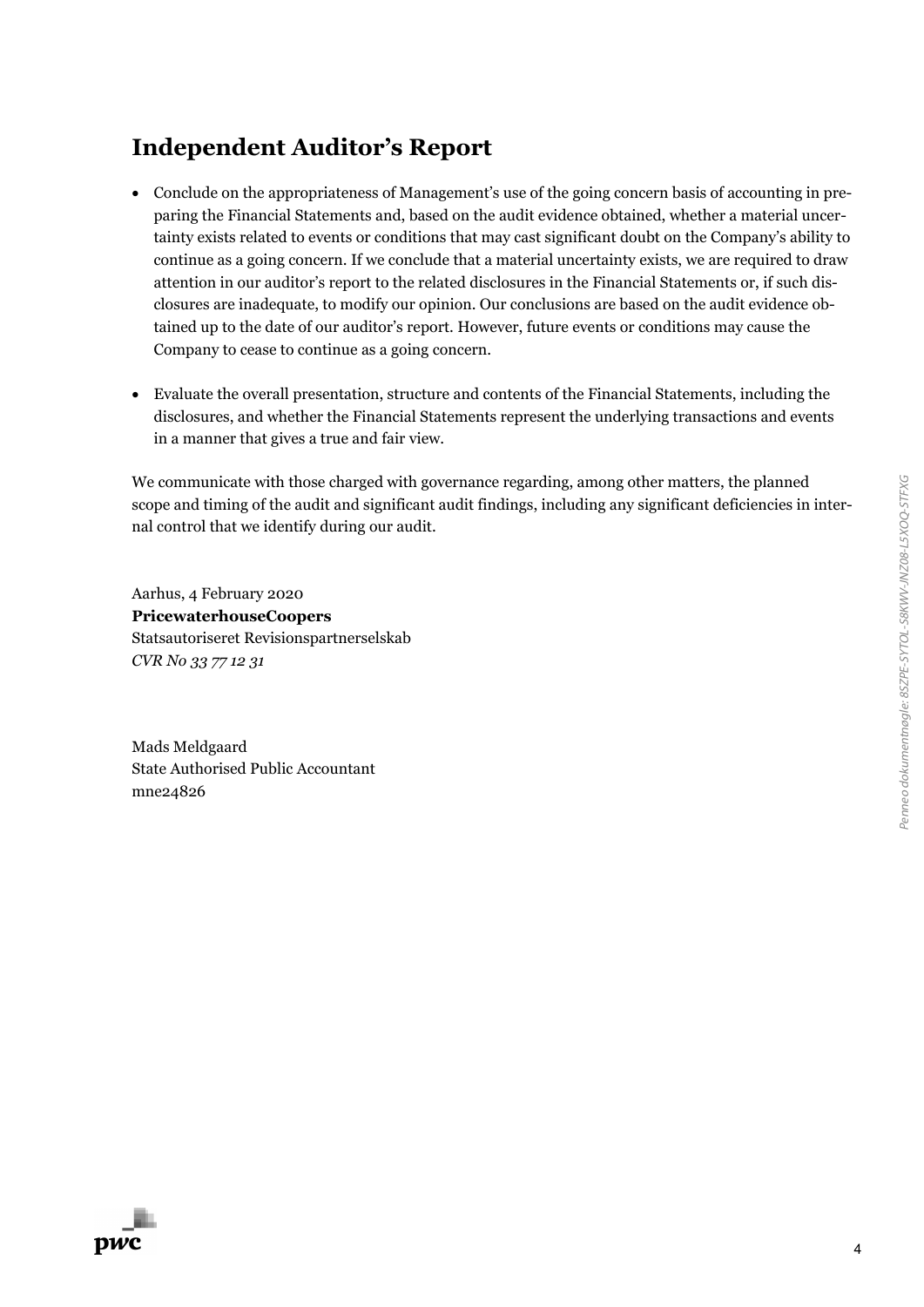# **Company Information**

| <b>The Company</b>        | In Commodities A/S<br>Tangen 6<br>DK-8200 Aarhus N                                                                                                                             |
|---------------------------|--------------------------------------------------------------------------------------------------------------------------------------------------------------------------------|
|                           | CVR No: 38 38 19 54<br>Financial period: 1 January - 31 December<br>Incorporated: 1 February 2017<br>Financial year: 3rd financial year<br>Municipality of reg. office: Aarhus |
| <b>Board of Directors</b> | Bo Wase, Chairman<br>Emil Kildegaard Gerhardt<br>Christian Bach<br>Jack Randbo Hjeronymus<br>Jesper Severin Johanson                                                           |
| <b>Executive Board</b>    | Jesper Severin Johanson<br>Christian Bach<br>Jeppe Højgaard                                                                                                                    |
| <b>Auditors</b>           | PricewaterhouseCoopers<br>Statsautoriseret Revisionspartnerselskab<br>Nobelparken<br>Jens Chr. Skous Vej 1<br>DK-8000 Aarhus C                                                 |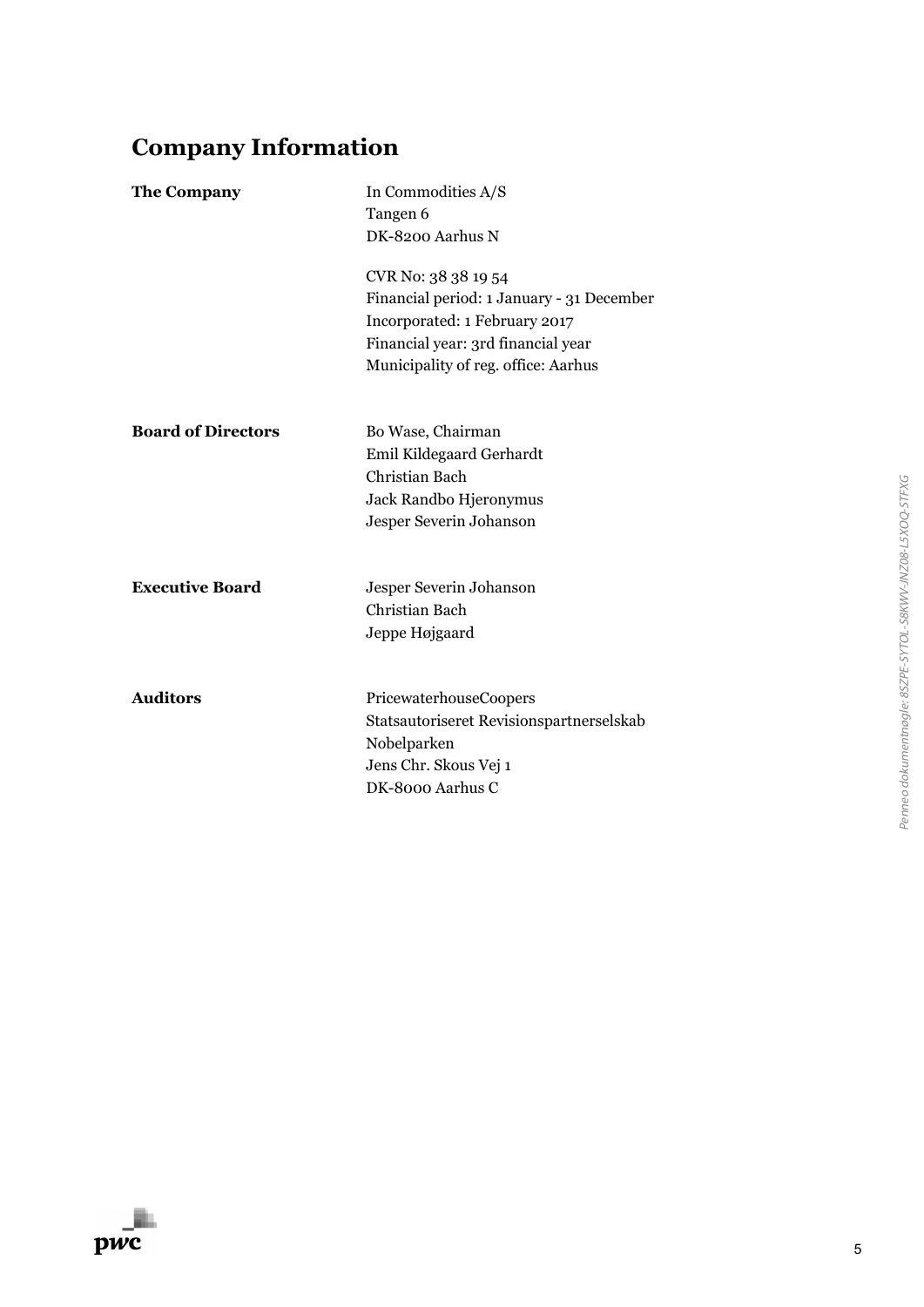# **Financial Highlights**

Seen over a three-year period, the development of the Company is described by the following financial highlights:

|                                                  | 2019        | 2018        | 2017        |
|--------------------------------------------------|-------------|-------------|-------------|
|                                                  | <b>TEUR</b> | <b>TEUR</b> | <b>TEUR</b> |
| <b>Key figures</b>                               |             |             |             |
| <b>Profit/loss</b>                               |             |             |             |
| Revenue                                          | 1,003,510   | 417,058     | <b>ND</b>   |
| Operating profit/loss                            | 14,707      | 8,173       | 1,564       |
| Profit/loss before financial income and expenses | 14,707      | 8,173       | 1,564       |
| Net financials                                   | $-105$      | $-258$      | $-67$       |
| Net profit/loss for the year                     | 11,367      | 6,171       | 1,166       |
| <b>Balance sheet</b>                             |             |             |             |
| Balance sheet total                              | 34,950      | 28,952      | 7,410       |
| Equity                                           | 21,818      | 10,451      | 4,280       |
| <b>Cash flows</b>                                |             |             |             |
| Cash flows from:                                 |             |             |             |
| - operating activities                           | 10,742      | $-4,704$    | $-3,292$    |
| - investing activities                           | 0           | -9          | $-39$       |
| - financing activities                           | 1,794       | $\Omega$    | 3,114       |
| Change in cash and cash equivalents for the year | 12,536      | $-4,713$    | $-217$      |
| Number of employees                              | 36          | 18          | 4           |
| <b>Ratios</b>                                    |             |             |             |
| Return on assets                                 | 42.1%       | 28.2%       | 21.1%       |
| Solvency ratio                                   | 62.4%       | 36.1%       | 57.8%       |
| Return on equity                                 | 70.5%       | 83.8%       | 54.5%       |

The ratios have been prepared in accordance with the recommendations and guidelines issued by the Danish Society of Financial Analysts. For definitions, see under accounting policies.

In connection with this year's change in reporting class from B to C the revenue has not been disclosed for 2017.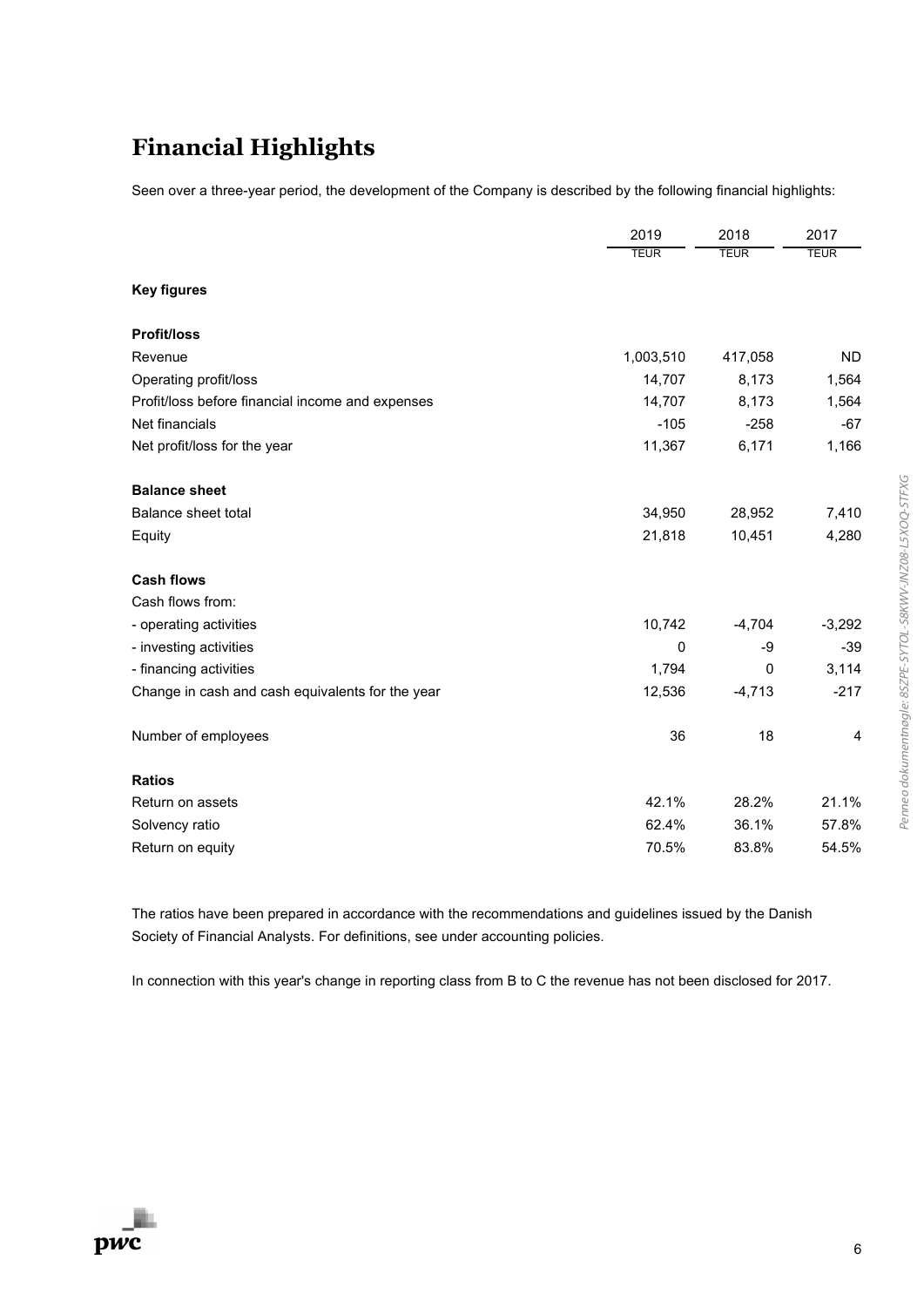**2019 is another record year for InCommodities generating an EBIT of EUR 14.7 million and an industry-leading EBIT/GP margin confirming our ability to transform GP to earnings**

In 2019, InCommodities has continued its journey to accomplish its 2030 vision of becoming a leading global energy trader. The Company has successfully managed to make significant investments in its platform and at the same time scale up gross profit with 82% in less favourable market conditions compared to the previous years.

#### **Business model**

The world is transitioning towards a cleaner and more sustainable energy supply. Europe is on the forefront both in renewable energy integration and implementation of an adequate market design to cope with the unstable energy sources such as wind and solar power.

InCommodities is at the heart of the transition being available 24 hours a day and 7 days a week to take market risk, thus connecting buyers and sellers of power and gas in time and across regions.

InCommodities' business model is to turn data and knowledge into trading and asset optimisation strategies. This is achieved by building a highly specialised, scalable and agile operational platform with end-to-end automation – from analysing vast amounts of data and automatic execution in markets, to risk management, settlement and billing.

#### **Markets and Activities**

In Europe, InCommodities is licensed to handle physical power in ten countries and physical gas in six countries. In addition, we can trade financial power and gas as members of the European Energy Exchange and the Intercontinental Exchange. Our activities include both trading, asset management and origination.

#### **UN Sustainability Goals**

The UN has an ambition to provide affordable and clean energy to the world and one of the key elements is to substantially increase the share of renewable energy in the global energy mix. A key ingredient in the transition away from fossil fuel towards renewable energy is a well functioning marketplace for buyers and sellers of renewable energy to balance their risks and a well functioning market to provide investment signals to build the green energy infrastructure. InCommodities is supporting the transition towards cleaner energy as an innovator and liquidity provider in the energy markets.

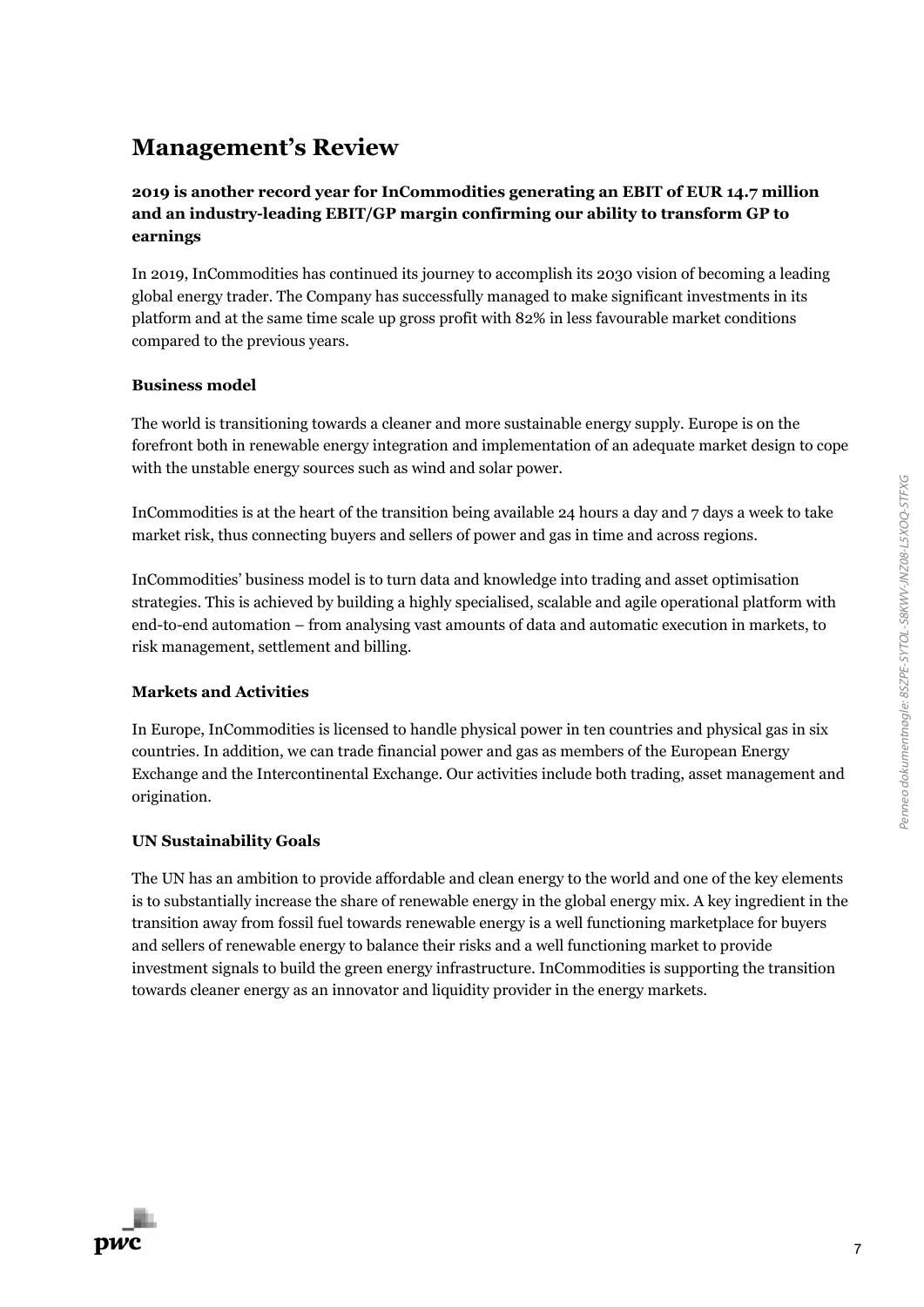### **Policies and Corporate Social Responsibility**

InCommodities acknowledges our responsibility as a company both socially, environmentally and economically. We attempt to be responsible in all aspects while securing profitability and growth of the Company.

The total number of full time employees by the end of 2019 is 45 and they are all located in Aarhus. This results in a very short and clear decision process. When the Company faces different issues or decisions, initiatives to comply with these can be implemented almost immediately.

The employee handbook, risk framework, IT policy, data policy and compliance framework state the expectations of general behaviour within the Company that may have an impact on the topics mentioned here. The risks associated with the different topics have, in this respect, been assessed to be at a minimum level as stated in every section below. Every topic will be mentioned and described and additional initiatives that might have an impact, but is not formalised through policies, will be briefly described.

### *Climate and environmental responsibility*

The business activities of the Company have very little risk of environmental impact as they are almost solely online. For that reason, there are no formal policies regarding climate and environmental behaviour. When faced with situations where we could have an impact on the environment, we will implement such formal policies within a very short timeframe.

Examples of day-to-day initiatives which do not relate directly to business activities:

• Automatic lighting in all office areas to reduce power use.

• Water consumption is automated in most of the office spaces, which is a key factor in lowering water consumption.

- The Company chooses to support the cafeteria provided at our locations, which offers organic food.
- Sorting of bottles with deposit, for plastic and glass containers to be recycled.

### *Human rights*

InCommodities assesses the risk of violating any human rights in connection with our business activities as minimum. We have no formal policies to sustain the right behaviour in connection with this as human rights issues are regulated by the authorities in the industry as well as by Danish legislation.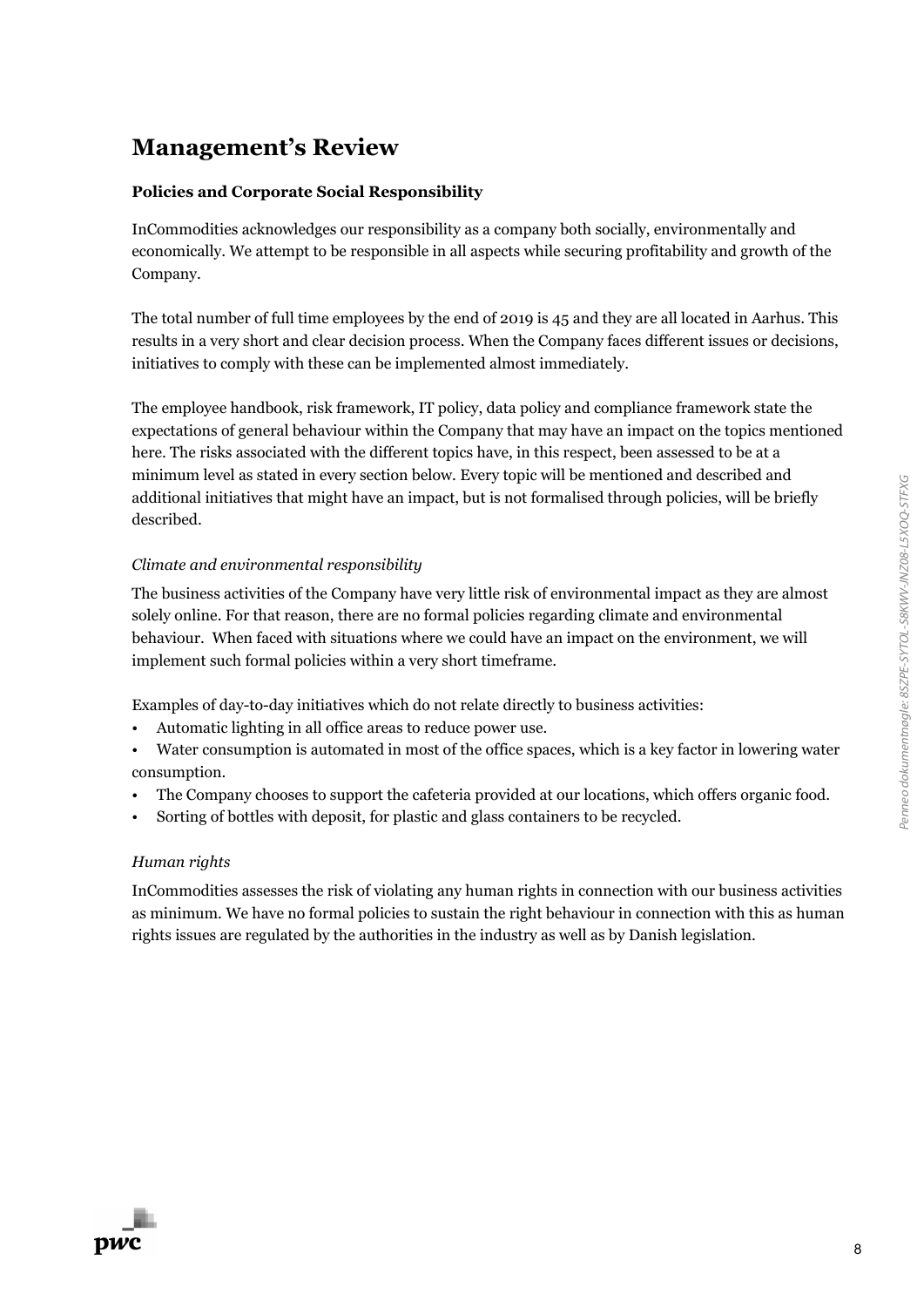#### *Anti-corruption*

InCommodities always complies with current legislation and guidelines regarding anti corruption issues. InCommodities has a limited amount of business partners and follows a structured KYC process. It is the Company's assessment that the risk of the Company being involved in corruption, via the business activities with our business partners, is at a minimum.

All employees who have direct or indirect impact on our primary business activities are obliged to attend compliance courses held by our Head of Compliance or external experts. Because of the minimal risk and the locally legislated area, InCommodities does not have any formal policies covering the area of anticorruption.

#### *Staff conditions*

At InCommodities, we aim to give our employees the best options for a healthy work environment. This applies to both physical and mental health as well as the opportunities to develop the employee and managerial competences of the Company.

For 2019, different initiatives to ensure good staff conditions have been relevant for the Company. These are listed below:

• Healthy food options at the office are always available and every employee gets their own BPA free bottle to urge drinking more water during the workday. Every employee can use the fitness facilities located in the office basement. InCommodities will on a frequent basis arrange physical activities for its employees. To prevent workplace injuries from extensive desk work, employees may on a weekly basis book appointments with a physiotherapist during the workday for both physiotherapy and massage.

• The mental work environment and the general satisfaction at InCommodities are always in focus. InCommodities has at least one employee event every month in order to create better working relationships and stronger ties both within and across departments. Moreover, every second week employees answer a satisfaction questionnaire. The satisfaction score has been stable over the last year at a score of 8.9 out of 10, indicating that employee engagement is in the top 5% of the industry.

• The level of sickness absence at the Company is in the low range and mostly caused by children's sick days. An initiative to register sick days was taken during this year, which means that we are unable to show the exact number of sick days during 2019.

• Employee and managerial development is part of a healthy work environment where all employees feel motivated and valued. Making sure managers and employees have the right skillset for succeeding in their role is a continuous focus of the Company and regular 1:1 meetings between team leader and team member are the foundation to make sure that the individual development and satisfaction of the team are always on the agenda.

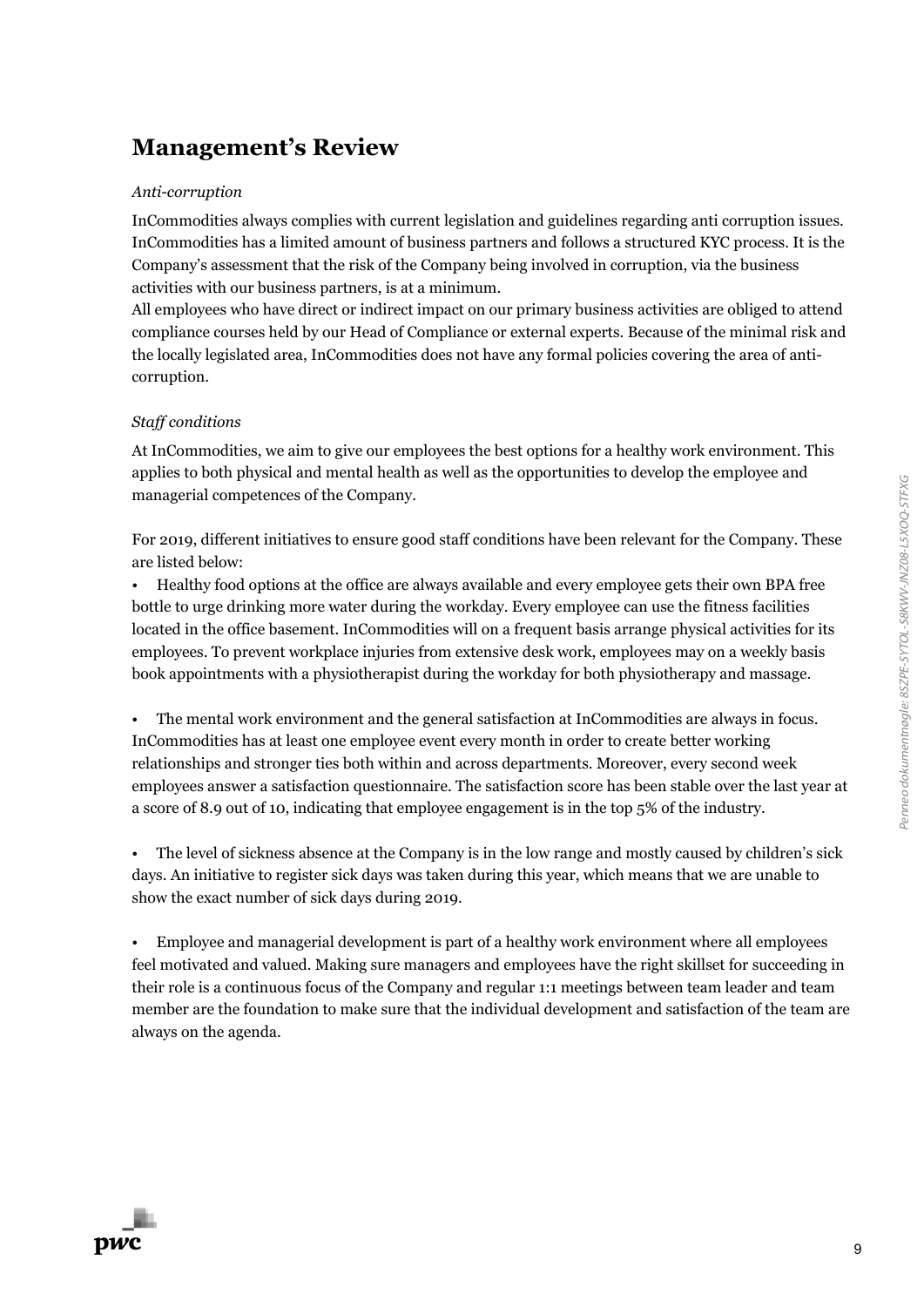#### **Statement on gender composition**

#### *Equality*

All employees, current and future, are treated equally.

Applicants are treated based on their competences and InCommodities does not ask applicants to inform us of their gender or age in our recruitment system to ensure no discriminating actions in the selection process. Further, InCommodities does not discriminate on nationality, religion, sexual orientation or political beliefs in any way.

It is InCommodities' goal to create a workplace where both genders are equally likely to thrive and be successful in their jobs. This has its roots in one of our core values 'transparency', where all actions to hire, promote or dismiss are based on data. We do not actively benchmark against the industry as the demography is highly dependent on company structure and we do not necessarily compare to other companies in the sector. We are focused on promoting jobs at InCommodities which are equally attractive to all genders.

For 2019, the distribution between men and women on the Board of Directors has been 5 to 0. There have been no replacements on the Board of Directors in 2019 as the majority of the board members are owners of the Company, and it is currently not prudent for the owners to hand over their seats on the board.

InCommodities has a target of having one female board member before 2023, who will be elected on the same basis as other board members and evaluated on competences and relevant experience.

Regarding the rest of the Management of the Company, we are not obligated to have a policy regarding the underrepresented gender, due to the number of employees being below 50.

#### **Risks**

#### *External risks*

As a natural consequence of InCommodities' business, the Company is exposed to a range of different external risks. The main risk categories are market risk, liquidity risk, compliance risk and credit risk. These risks, among others, are actively managed by the Company's risk team and governed by InCommodities' Risk Framework approved by the Board of Directors.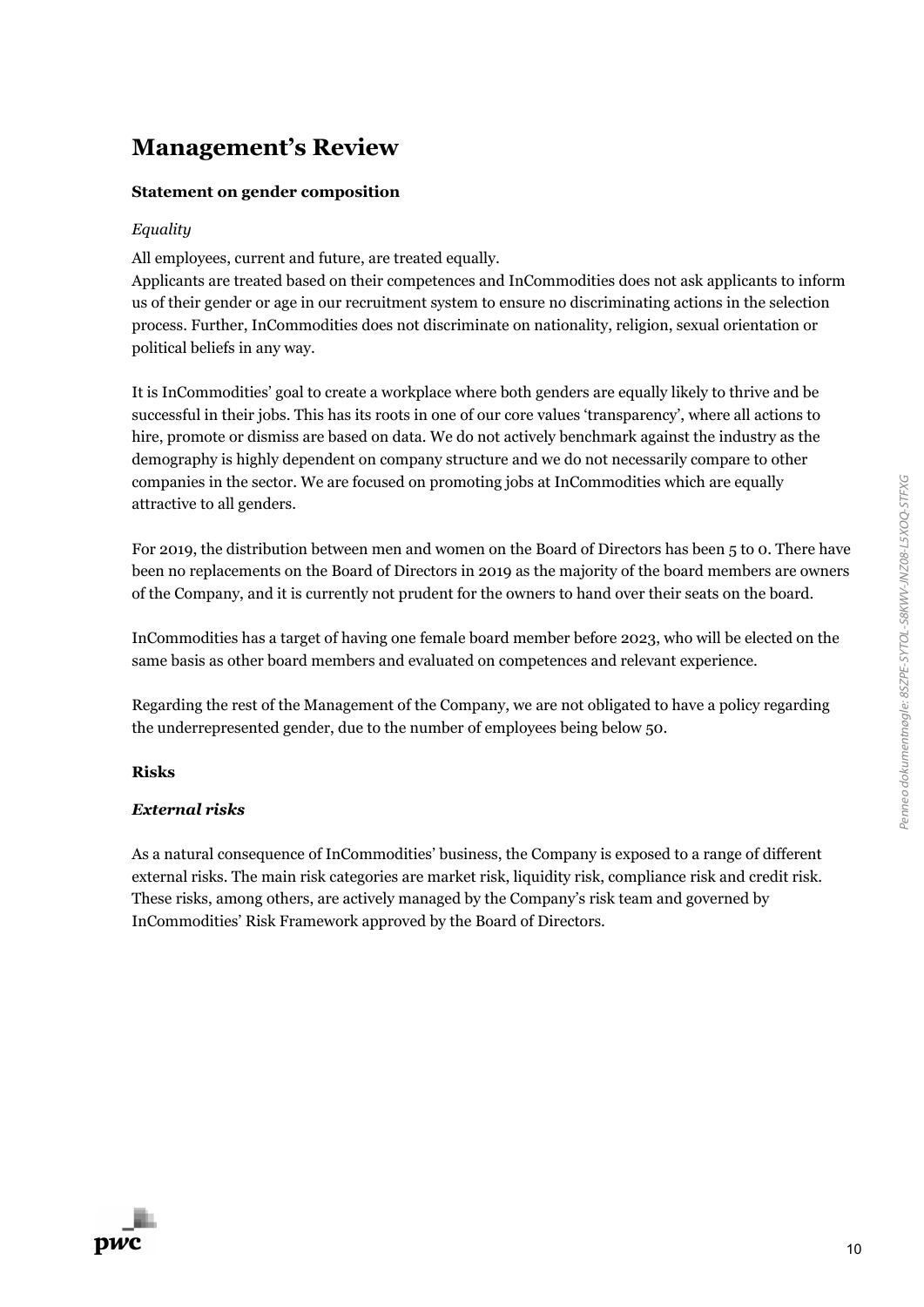#### *Internal risks*

The greatest asset of the Company is its employees and their knowledge. Therefore, the loss of employees is a risk with a considerable impact. InCommodities aims to be fully compliant with the employee conditions and human rights and standards of a healthy work environment. IT is a core factor of InCommodities' business model and as an energy trader, InCommodities is dependent on reliable IT systems. Both software and hardware must run smoothly for the business to do the same and are an operational risk for the Company. InCommodities' IT and Personal Data Policy covers all aspects in order to ensure secure IT behaviour.

#### **Outlook for the future**

InCommodities expects to expand its business further in 2020 through scalability of current activities and increasing geographic footprint as the Company continues its journey to become a leading global energy trader.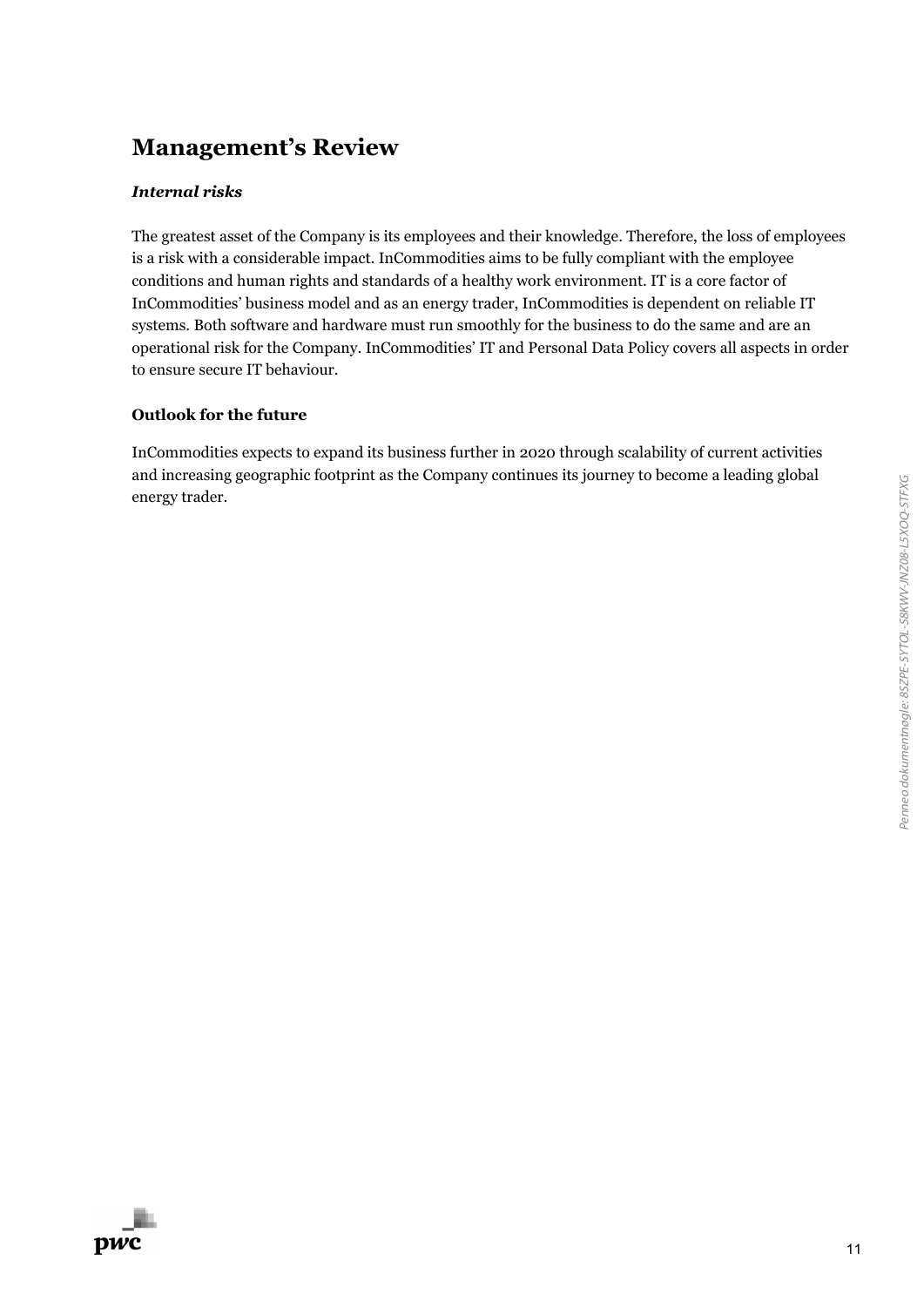# **Income Statement 1 January - 31 December**

|                                                  | Note           | 2019<br><b>TEUR</b> | 2018<br><b>TEUR</b> |
|--------------------------------------------------|----------------|---------------------|---------------------|
| <b>Revenue</b>                                   | 1              | 1,003,510           | 417,058             |
| Cost of sales                                    |                | $-982,295$          | $-405, 423$         |
| Other external expenses                          |                | $-1,034$            | $-575$              |
| <b>Gross profit/loss</b>                         |                | 20,181              | 11,060              |
| Staff expenses                                   | $\overline{2}$ | $-5,474$            | $-2,887$            |
| Profit/loss before financial income and expenses |                | 14,707              | 8,173               |
| Financial income                                 | 3              | 3,239               | 270                 |
| Financial expenses                               | 4              | $-3,344$            | -528                |
| Profit/loss before tax                           |                | 14,602              | 7,915               |
| Tax on profit/loss for the year                  | 5              | $-3,235$            | $-1,744$            |
| Net profit/loss for the year                     |                | 11,367              | 6,171               |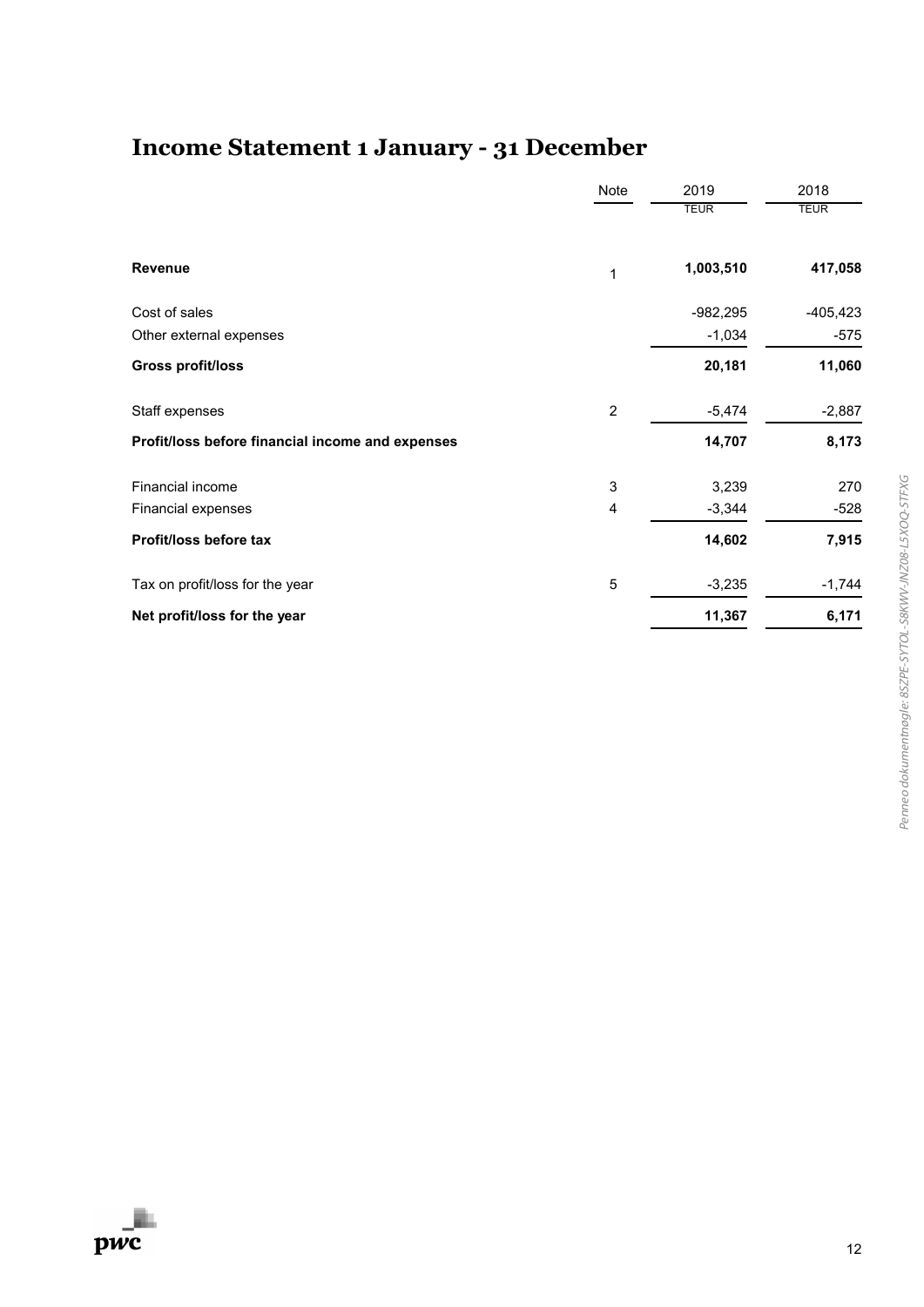# **Balance Sheet 31 December**

### **Assets**

|                                    | Note             | 2019        | 2018        |
|------------------------------------|------------------|-------------|-------------|
|                                    |                  | <b>TEUR</b> | <b>TEUR</b> |
| Deposits                           |                  | 48          | 48          |
| <b>Fixed asset investments</b>     | 6                | 48          | 48          |
| <b>Fixed assets</b>                |                  | 48          | 48          |
| <b>Inventories</b>                 |                  | 5,268       | 0           |
| Trade receivables                  |                  | 11,499      | 15,803      |
| Receivables from group enterprises |                  | 3,347       | 1           |
| Other receivables                  | $\boldsymbol{9}$ | 5,026       | 6,876       |
| Prepayments                        | 7                | 383         | 42          |
| <b>Receivables</b>                 |                  | 20,255      | 22,722      |
| Cash at bank and in hand           |                  | 9,379       | 6,182       |
| <b>Currents assets</b>             |                  | 34,902      | 28,904      |
| <b>Assets</b>                      |                  | 34,950      | 28,952      |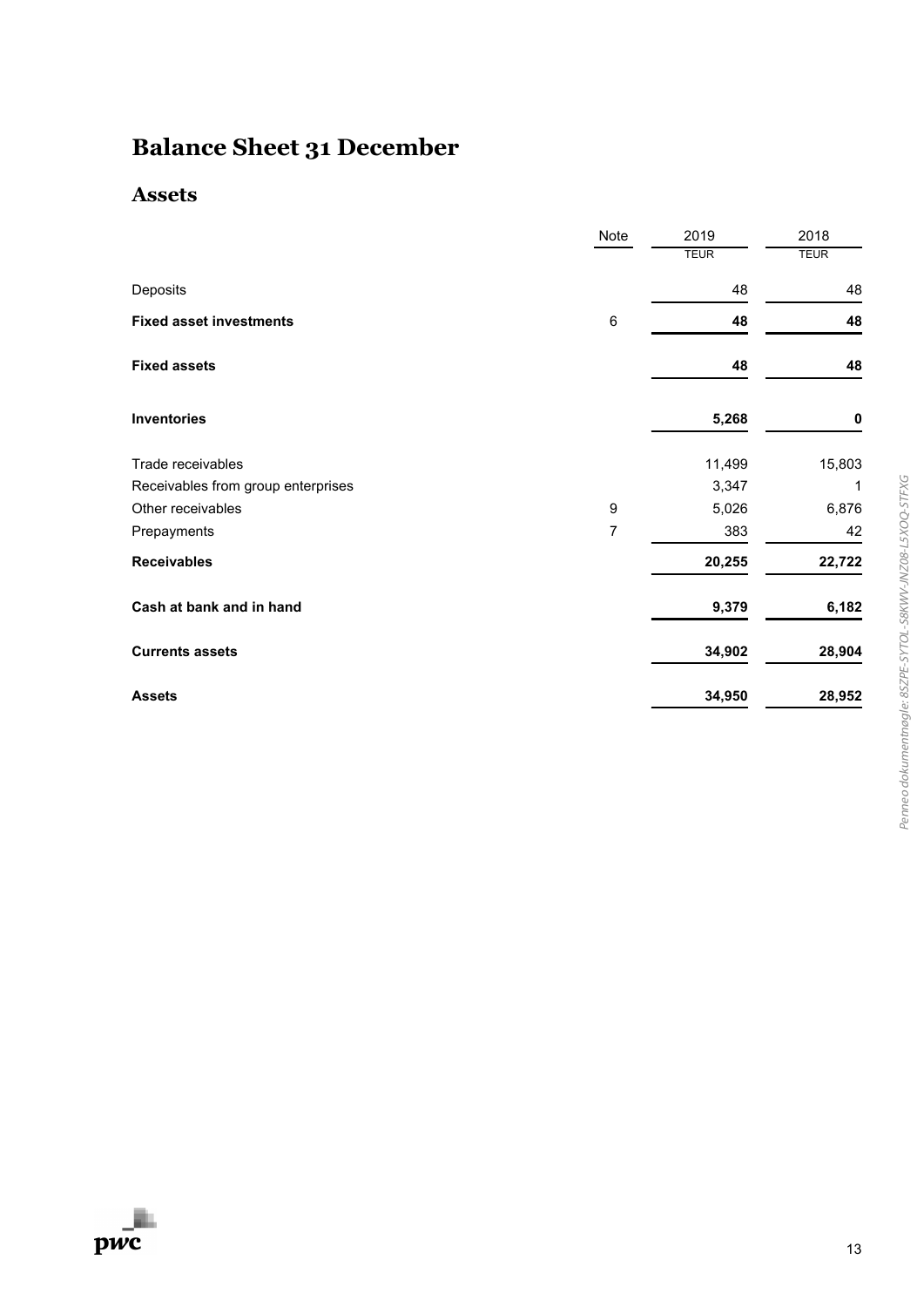# **Balance Sheet 31 December**

### **Liabilities and equity**

|                                                                | Note             | 2019        | 2018        |
|----------------------------------------------------------------|------------------|-------------|-------------|
|                                                                |                  | <b>TEUR</b> | <b>TEUR</b> |
| Share capital                                                  |                  | 3,114       | 3,114       |
| Retained earnings                                              |                  | 18,704      | 7,337       |
| <b>Equity</b>                                                  |                  | 21,818      | 10,451      |
| <b>Credit institutions</b>                                     |                  | 1,775       | 11,114      |
| Trade payables                                                 |                  | 1,674       | 2,069       |
| Payables to group enterprises                                  |                  | 1,794       | 0           |
| Corporation tax                                                |                  | 3,153       | 1,744       |
| Other payables                                                 | $\boldsymbol{9}$ | 4,736       | 3,574       |
| Short-term debt                                                |                  | 13,132      | 18,501      |
| <b>Debt</b>                                                    |                  | 13,132      | 18,501      |
| <b>Liabilities and equity</b>                                  |                  | 34,950      | 28,952      |
| Distribution of profit                                         | 8                |             |             |
| Derivative financial instruments                               | 9                |             |             |
| Contingent assets, liabilities and other financial obligations | 12               |             |             |
| Related parties                                                | 13               |             |             |
| Fee to auditors appointed at the general meeting               | 14               |             |             |
| Subsequent events                                              | 15               |             |             |
| <b>Accounting Policies</b>                                     | 16               |             |             |

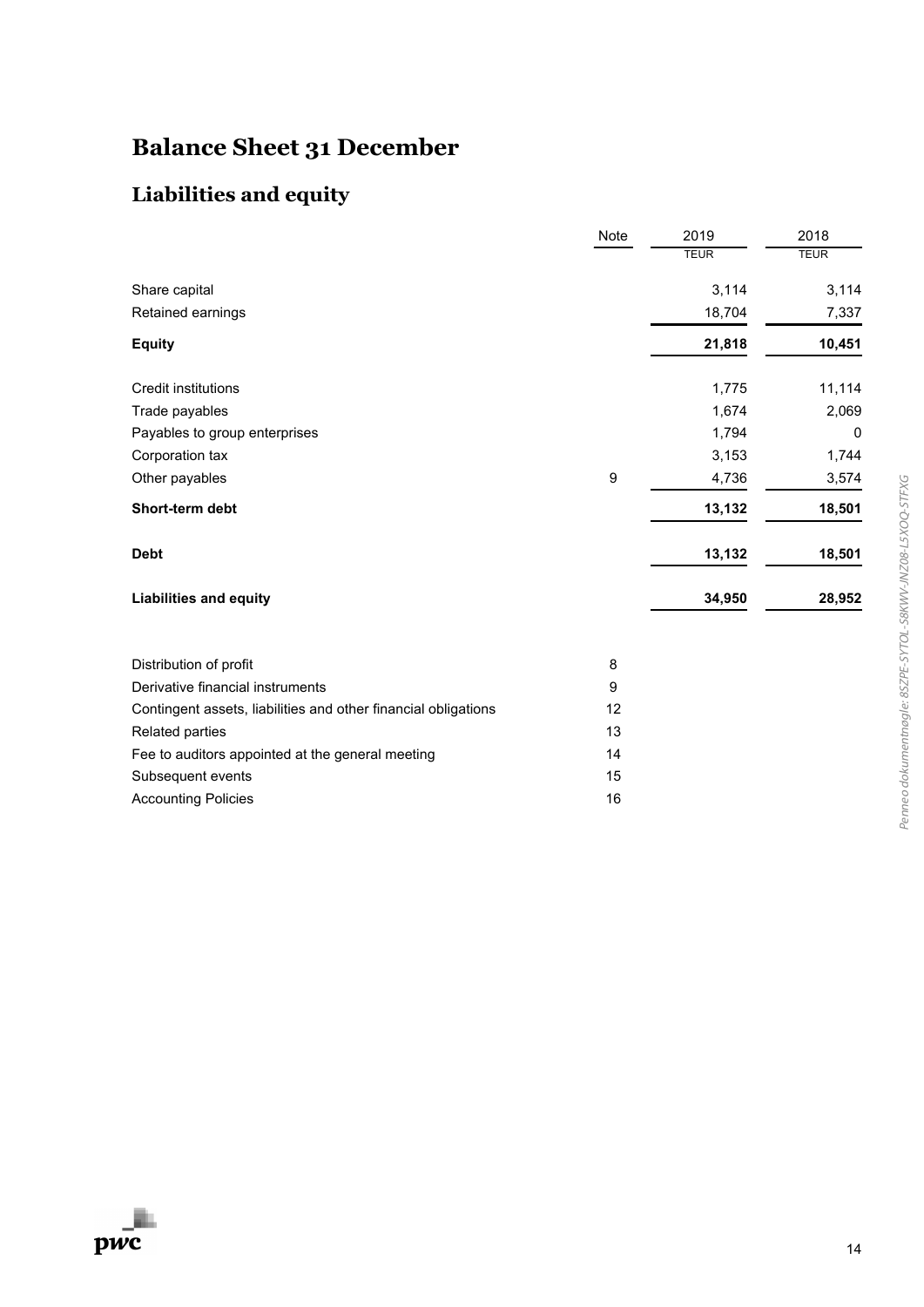# **Statement of Changes in Equity**

|                              |               | Retained    |             |
|------------------------------|---------------|-------------|-------------|
|                              | Share capital | earnings    | Total       |
|                              | <b>TEUR</b>   | <b>TEUR</b> | <b>TEUR</b> |
| Equity at 1 January          | 3,114         | 7,337       | 10,451      |
| Net profit/loss for the year | 0             | 11.367      | 11,367      |
| <b>Equity at 31 December</b> | 3,114         | 18,704      | 21,818      |

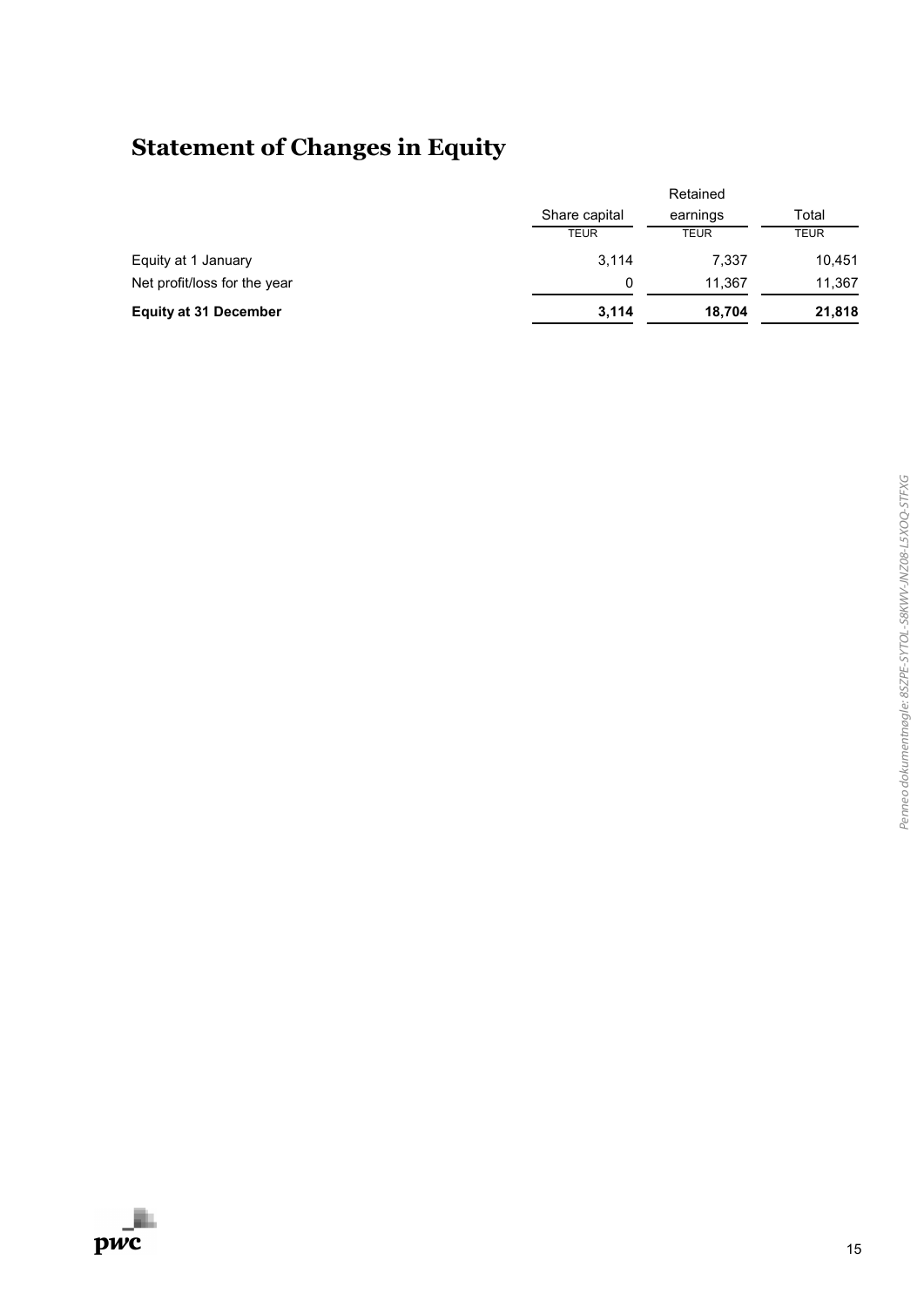# **Cash Flow Statement 1 January - 31 December**

|                                                                  | Note | 2019        | 2018        |
|------------------------------------------------------------------|------|-------------|-------------|
|                                                                  |      | <b>TEUR</b> | <b>TEUR</b> |
| Net profit/loss for the year                                     |      | 11,367      | 6,171       |
| Adjustments                                                      | 10   | 3,344       | 2,003       |
| Change in working capital                                        | 11   | $-2,038$    | $-12,257$   |
| Cash flows from operating activities before financial income and |      |             |             |
| expenses                                                         |      | 12,673      | $-4,083$    |
| Financial income                                                 |      | 3,238       | 238         |
| Financial expenses                                               |      | $-3,343$    | $-528$      |
| Cash flows from ordinary activities                              |      | 12,568      | $-4,373$    |
| Corporation tax paid                                             |      | $-1,826$    | $-331$      |
| Cash flows from operating activities                             |      | 10,742      | $-4,704$    |
| Fixed asset investments made etc                                 |      | 0           | -9          |
| Cash flows from investing activities                             |      | 0           | -9          |
| Raising of loans from group enterprises                          |      | 1,794       | 0           |
| <b>Cash flows from financing activities</b>                      |      | 1,794       | 0           |
| Change in cash and cash equivalents                              |      | 12,536      | $-4,713$    |
| Cash and cash equivalents at 1 January                           |      | $-4,932$    | $-219$      |
| Cash and cash equivalents at 31 December                         |      | 7,604       | $-4,932$    |
| Cash and cash equivalents are specified as follows:              |      |             |             |
| Cash at bank and in hand                                         |      | 9,379       | 6,182       |
| Overdraft facility                                               |      | $-1,775$    | $-11,114$   |
| Cash and cash equivalents at 31 December                         |      | 7,604       | $-4,932$    |

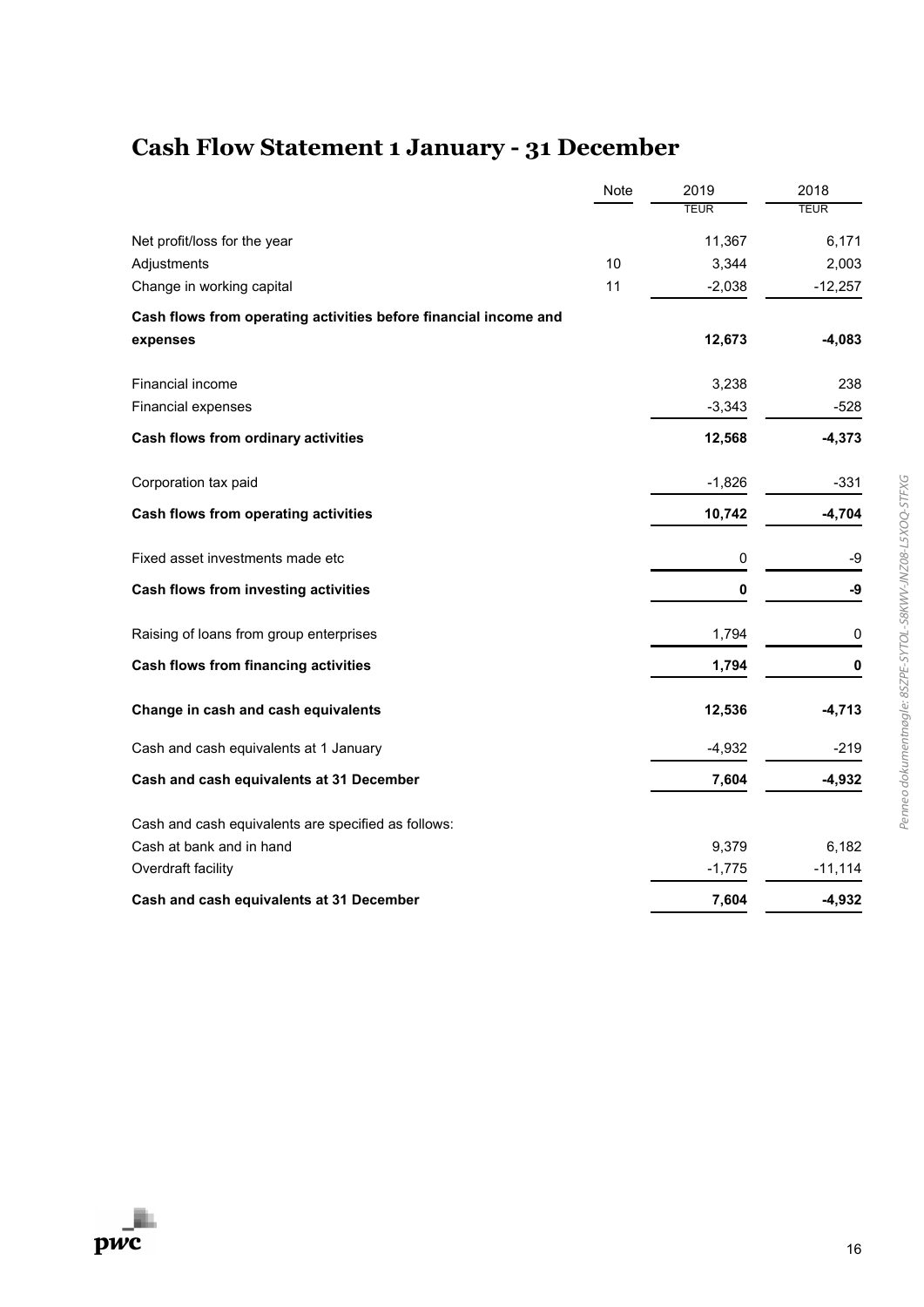|                         |                                                                                     | 2019        | 2018        |
|-------------------------|-------------------------------------------------------------------------------------|-------------|-------------|
| 1                       | Revenue                                                                             | <b>TEUR</b> | <b>TEUR</b> |
|                         |                                                                                     |             |             |
|                         | <b>Geographical segments</b>                                                        |             |             |
|                         | Revenue                                                                             | 1,003,510   | 417,058     |
|                         |                                                                                     | 1,003,510   | 417,058     |
|                         | <b>Business segments</b>                                                            |             |             |
|                         | Gas trade                                                                           | 559,682     | 152,678     |
|                         | Power trade                                                                         | 443,828     | 264,380     |
|                         |                                                                                     | 1,003,510   | 417,058     |
|                         | Due to competitive considerations, turnover in geographical areas is not disclosed. |             |             |
| $\overline{\mathbf{2}}$ | <b>Staff expenses</b>                                                               |             |             |
|                         | Wages and salaries                                                                  | 5,148       | 2,757       |
|                         | Pensions                                                                            | 137         | 82          |
|                         | Other social security expenses                                                      | 24          | 8           |
|                         | Other staff expenses                                                                | 165         | 40          |
|                         |                                                                                     | 5,474       | 2,887       |
|                         | Including remuneration to the Executive Board and Board of Directors                | 350         | 329         |
|                         | Average number of employees                                                         | 36          | 18          |

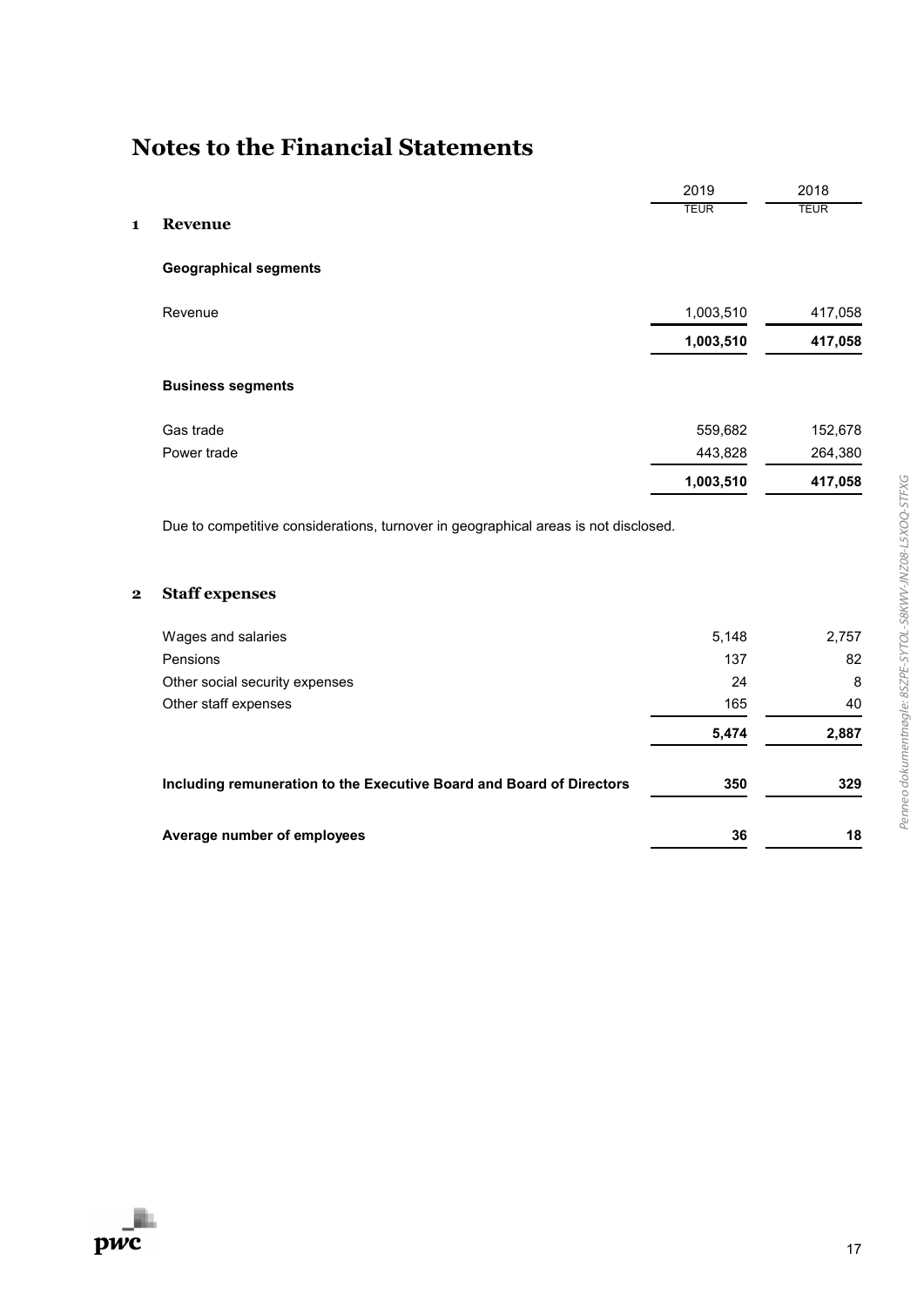|                         |                                          | 2019           | 2018                    |
|-------------------------|------------------------------------------|----------------|-------------------------|
|                         |                                          | <b>TEUR</b>    | <b>TEUR</b>             |
| $\bf{3}$                | <b>Financial income</b>                  |                |                         |
|                         | Interest received from group enterprises | 22             | $\pmb{0}$               |
|                         | Other financial income                   | 3,217          | 270                     |
|                         |                                          | 3,239          | 270                     |
| $\overline{\mathbf{4}}$ | <b>Financial expenses</b>                |                |                         |
|                         | Interest paid to group enterprises       | $\overline{7}$ | $\pmb{0}$               |
|                         | Other financial expenses                 | 3,337          | 528                     |
|                         |                                          | 3,344          | 528                     |
| $\overline{\mathbf{5}}$ | Tax on profit/loss for the year          |                |                         |
|                         | Current tax for the year                 | 3,235          | 1,744                   |
|                         |                                          | 3,235          | 1,744                   |
|                         |                                          |                |                         |
| 6                       | <b>Fixed asset investments</b>           |                |                         |
|                         |                                          |                | Deposits<br><b>TEUR</b> |
|                         | Cost at 1 January                        |                | 48                      |
|                         | Cost at 31 December                      |                | 48                      |
|                         |                                          |                |                         |
|                         | <b>Carrying amount at 31 December</b>    |                | 48                      |

#### **7 Prepayments**

Prepayments consist of prepaid expenses concerning rent, insurance premiums, subscriptions and interest as well.

### **8 Distribution of profit**

| Retained earnings | 11.367 | 6.171 |
|-------------------|--------|-------|
|                   | 11.367 | 6,171 |

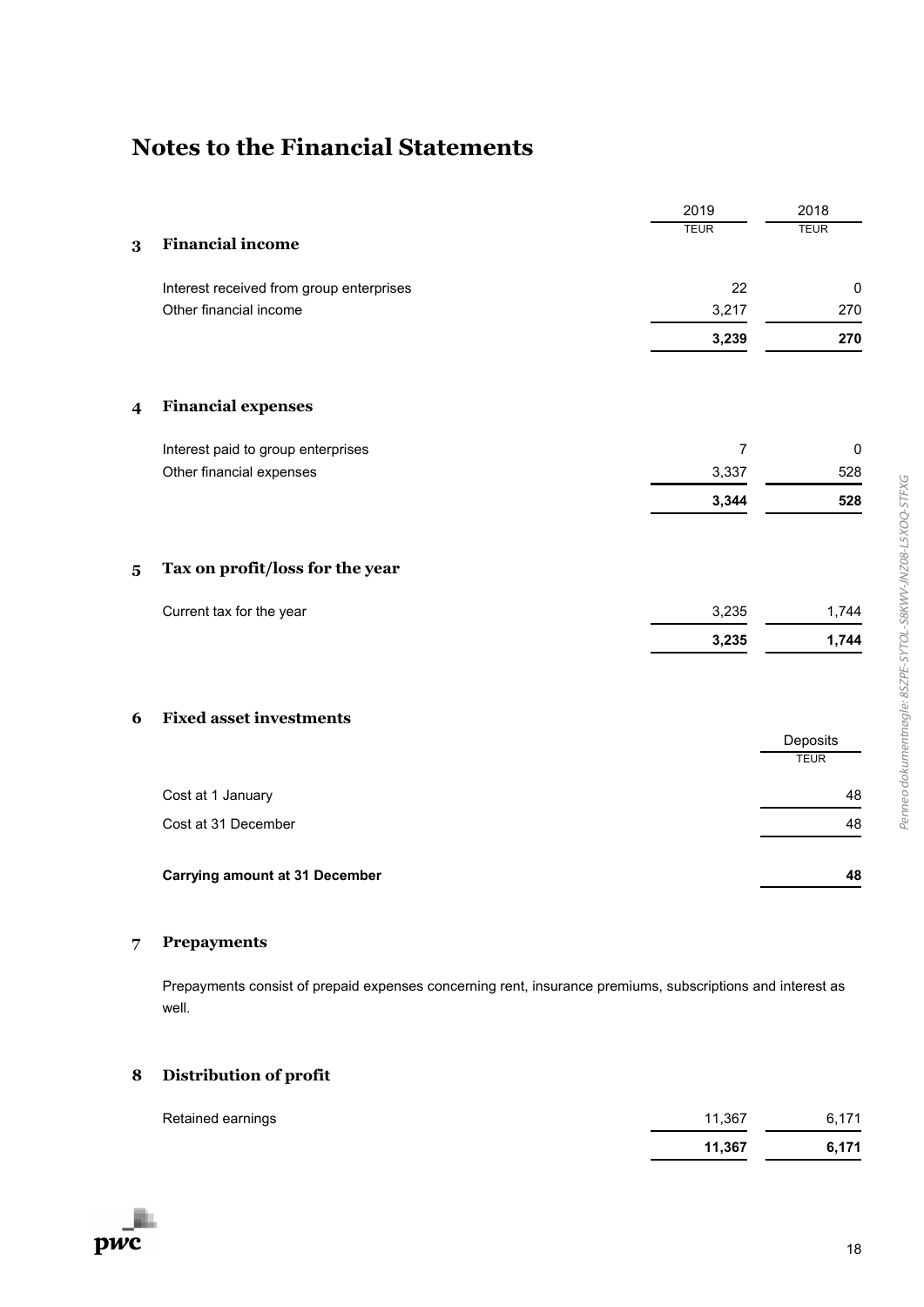#### **9 Derivative financial instruments**

Derivative financial instruments contracts in the form of options and futures have been concluded. At the balance sheet date, the fair value of derivative financial instruments amounts to:

|             | 2019        | 2018        |
|-------------|-------------|-------------|
|             | <b>TEUR</b> | <b>TEUR</b> |
| Assets      | 3,786       | C           |
| Liabilities | 1,665       | C           |

The contracts consist of the transmission rights to transfer power between two areas as well as futures on delivery of power and gas in specific areas. The contracts are traded in regulated European markets. Under the contracts, a compensation from the facilitator is received either on a daily or monthly basis in order to settle the contracts. Total assets amount to EUR 3,786k of which EUR 1,075k is cash at bank.

The Company´s accounts in Mark-to-Market value are as follows at 31 December 2019:

| Mark-to-Market     |            |           | Hedging      |              |
|--------------------|------------|-----------|--------------|--------------|
| payment/maturity   | Receivable | Payable   | transactions | Net position |
|                    |            |           |              |              |
| Futures (Power)    |            |           |              |              |
| 0-24 months        | 17,927     | $-19,336$ | 0            | $-1,409$     |
| Futures (Gas)      |            |           |              |              |
| 0-24 months        | 45,297     | $-41,289$ | $-1,665$     | 2,343        |
| Capacities (Power) |            |           |              |              |
| 0-24 months        | 1,647      | $-460$    | 0            | 1,187        |
|                    | 64,871     | $-61,085$ | $-1,665$     | 2,121        |

The Company's hedging transactions on Gas Futures have been classified as fair value hedges as they hedge value fluctuations on binding contracts.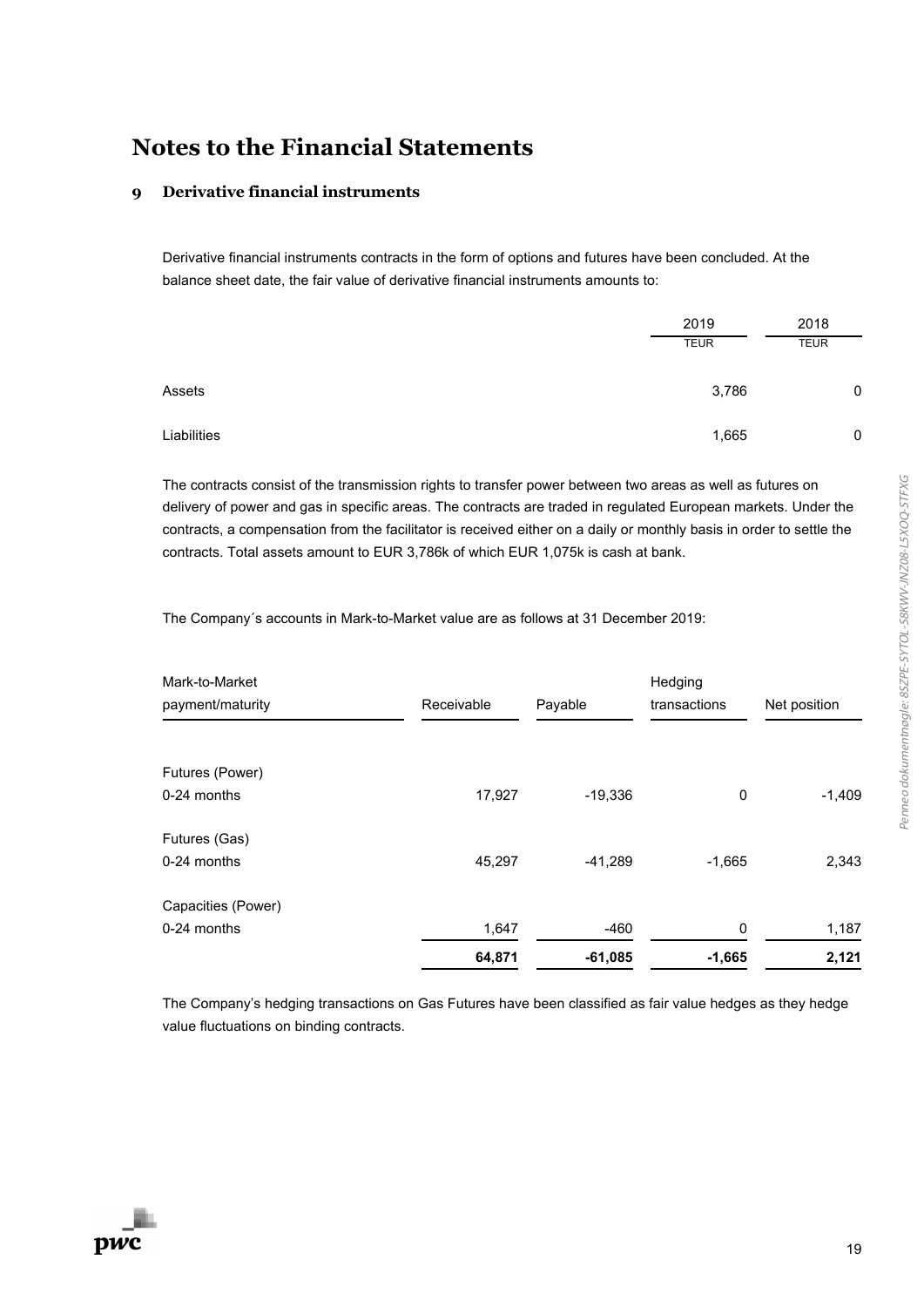|                                      | 2019        | 2018        |
|--------------------------------------|-------------|-------------|
| 10 Cash flow statement - adjustments | <b>TEUR</b> | <b>TEUR</b> |
| Financial income                     | $-3,239$    | $-270$      |
| Financial expenses                   | 3,344       | 528         |
| Tax on profit/loss for the year      | 3,235       | 1,744       |
| Other adjustments                    | 4           |             |
|                                      | 3,344       | 2,003       |

### **11 Cash flow statement - change in working capital**

| Change in inventories         | $-5.268$ | 579       |
|-------------------------------|----------|-----------|
| Change in receivables         | 2.465    | -16,996   |
| Change in trade payables, etc | 765      | 4.160     |
|                               | $-2.038$ | $-12,257$ |

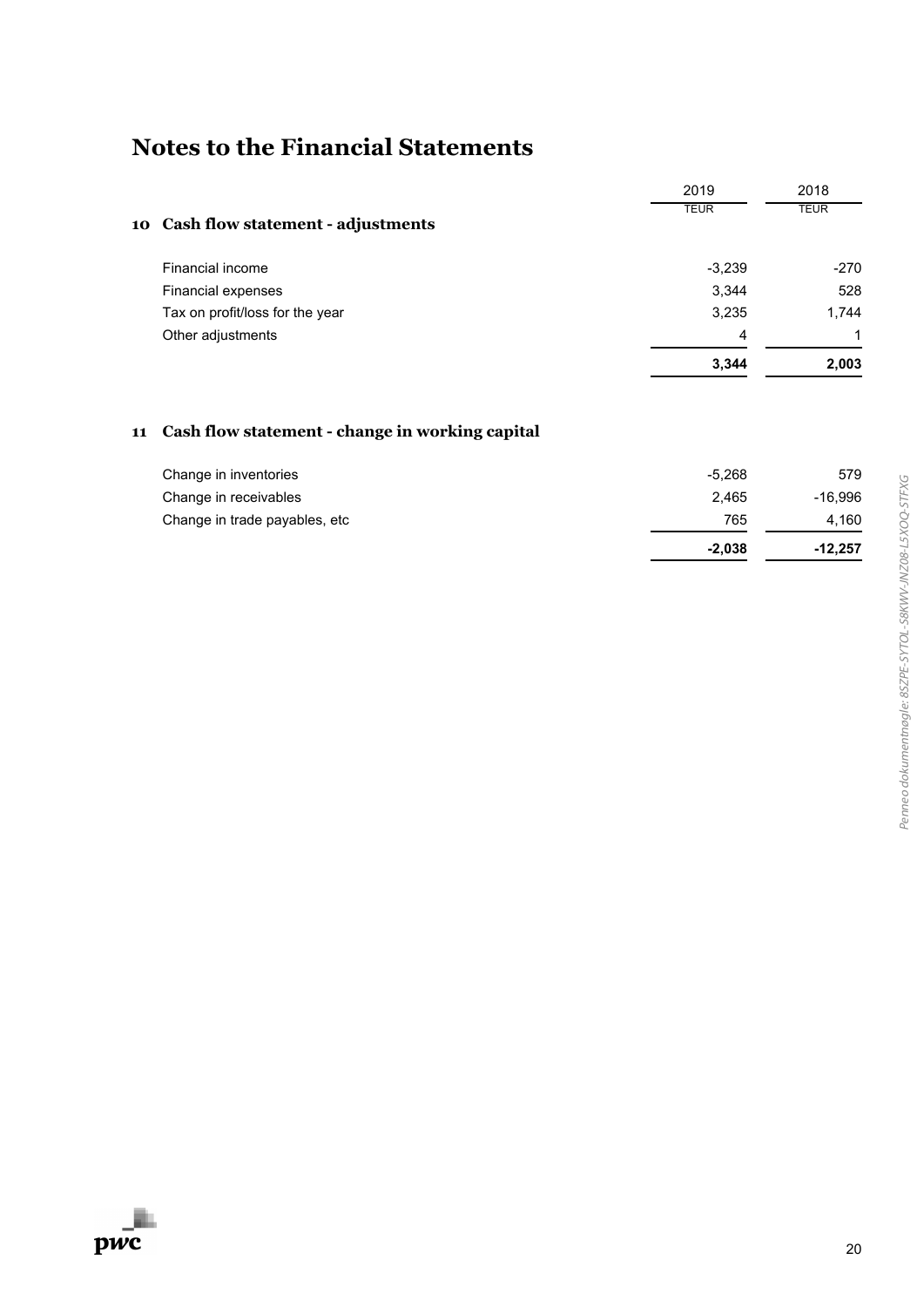|                                                                                           | 2019        | 2018        |
|-------------------------------------------------------------------------------------------|-------------|-------------|
| Contingent assets, liabilities and other financial obligations<br>12                      | <b>TEUR</b> | <b>TEUR</b> |
| <b>Charges and security</b>                                                               |             |             |
| The following assets have been placed as security with bankers:                           |             |             |
| Liquid funds of                                                                           | 6,273       | 4,520       |
| The following assets have been placed as security with counterparties:<br>Liquid funds of | 712         | 455         |
| Rent and lease obligations                                                                |             |             |
| Lease obligations under operating leases. Total future lease payments:                    |             |             |
| Within 1 year                                                                             | 214         | 198         |
| Between 1 and 5 years                                                                     | 428         | 593         |
|                                                                                           | 642         | 791         |
| <b>Guarantee obligations</b>                                                              |             |             |
| The Company has placed payment guarantees to counterparties of                            | 10,961      | 1,273       |

#### **Other contingent liabilities**

As a part of the main activities the Company has entered into contracts with counterparties whereof contractual commitments amount to EUR 33.115k (2018: EUR 12.303k). All contracts run between 0-24 month.

The Company has issued a pledge ban on the Company's assets as security with a credit institution.

The group companies are jointly and severally liable for tax on the jointly taxed incomes etc of the Group. The total amount of corporation tax payable is disclosed in the Annual Report of Incomas Holding ApS, which is the management company of the joint taxation purposes. Moreover, the group companies are jointly and severally liable for Danish withholding taxes by way of dividend tax, tax on royalty payments and tax on unearned income. Any subsequent adjustments of corporation taxes and withholding taxes may increase the Company's liability.

Penneo dokumentnøgle: 8SZPE-SYTOL-S8KWV-JNZ08-L5XOQ-STFXG Penneo dokumentnøgle: 8SZPE-SYTOL-S8KWV-JNZ08-L5XOQ-STFXG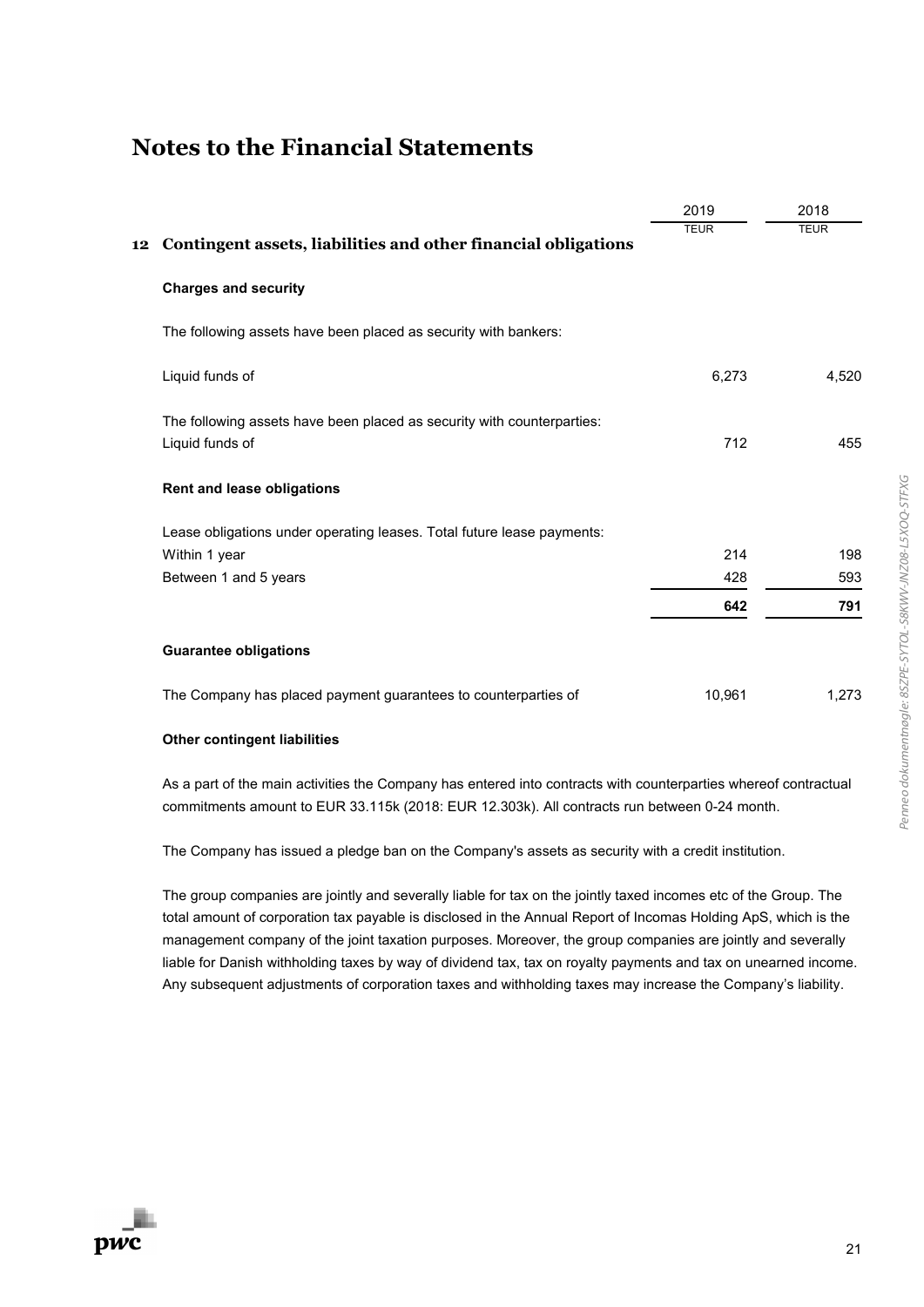#### **13 Related parties**

**Basis**

#### **Controlling interest**

Incomas Holding ApS **Parent Company** 

#### **Other related parties**

Other related parties in the period 1 January 2019 to 31 December 2019 comprise the management of Incomas Holding ApS as well as the Board of Directors and Executive Board of the Company, together with their immediate families. Furthermore, related parties include companies in which Incomas Holding ApS and the aforementioned individuals have significant influence or control.

#### **Transactions**

The Company has chosen only to disclose transactions which have not been made on an arm's length basis in accordance with section 98(c)(7) of the Danish Financial Statements Act. The Company has no transactions to report.

#### **14 Fee to auditors appointed at the general meeting**

Fee to auditors appointed at the general meeting has not been disclosed in accordance with section 96(3) of the Danish Financial Statements Act.

#### **15 Subsequent events**

No events materially affecting the assessment of the Annual Report have occurred after the balance sheet date.

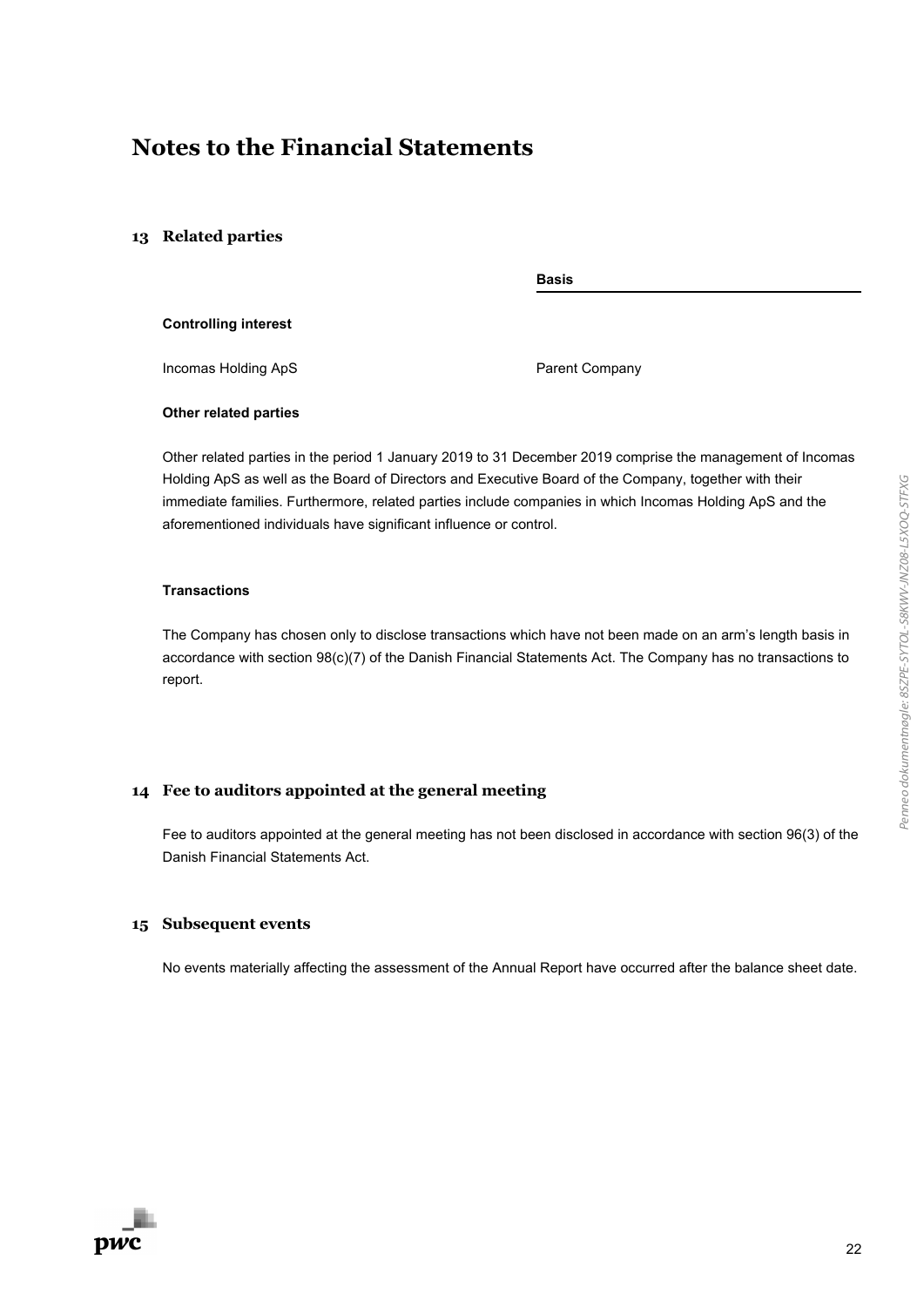#### **16 Accounting Policies**

The Annual Report of In Commodities A/S for 2019 has been prepared in accordance with the provisions of the Danish Financial Statements Act applying to large enterprises of reporting class C.

The accounting policies applied remain unchanged from last year.

The Financial Statements for 2019 are presented in TEUR.

#### **Change of classification**

The classification of the individual assets in the comparative figures for 2018 has been changed. As a result of the change, Inventories have decreased by EUR 8,340k, Trade receivables have increased by EUR 4,572k and Trade payables have decreased by EUR 3,768k. The total effect between assets and liabilities is an EUR 3,768k decrease in assets. The change is due to capacity contracts for transmission rights previously being recognised as part of inventories. The change has no P/L or equity effect.

#### **Recognition and measurement**

Revenues are recognised in the income statement as earned. Furthermore, value adjustments of financial assets and liabilities measured at fair value or amortised cost are recognised. Moreover, all expenses incurred to achieve the earnings for the year are recognised in the income statement, including depreciation, amortisation, impairment losses and provisions as well as reversals due to changed accounting estimates of amounts that have previously been recognised in the income statement.

Assets are recognised in the balance sheet when it is probable that future economic benefits attributable to the asset will flow to the Company, and the value of the asset can be measured reliably.

Liabilities are recognised in the balance sheet when it is probable that future economic benefits will flow out of the Company, and the value of the liability can be measured reliably.

Assets and liabilities are initially measured at cost. Subsequently, assets and liabilities are measured as described for each item below.

#### **Leases**

All leases are considered operating leases. Payments made under operating leases are recognised in the income statement on a straight-line basis over the lease term.

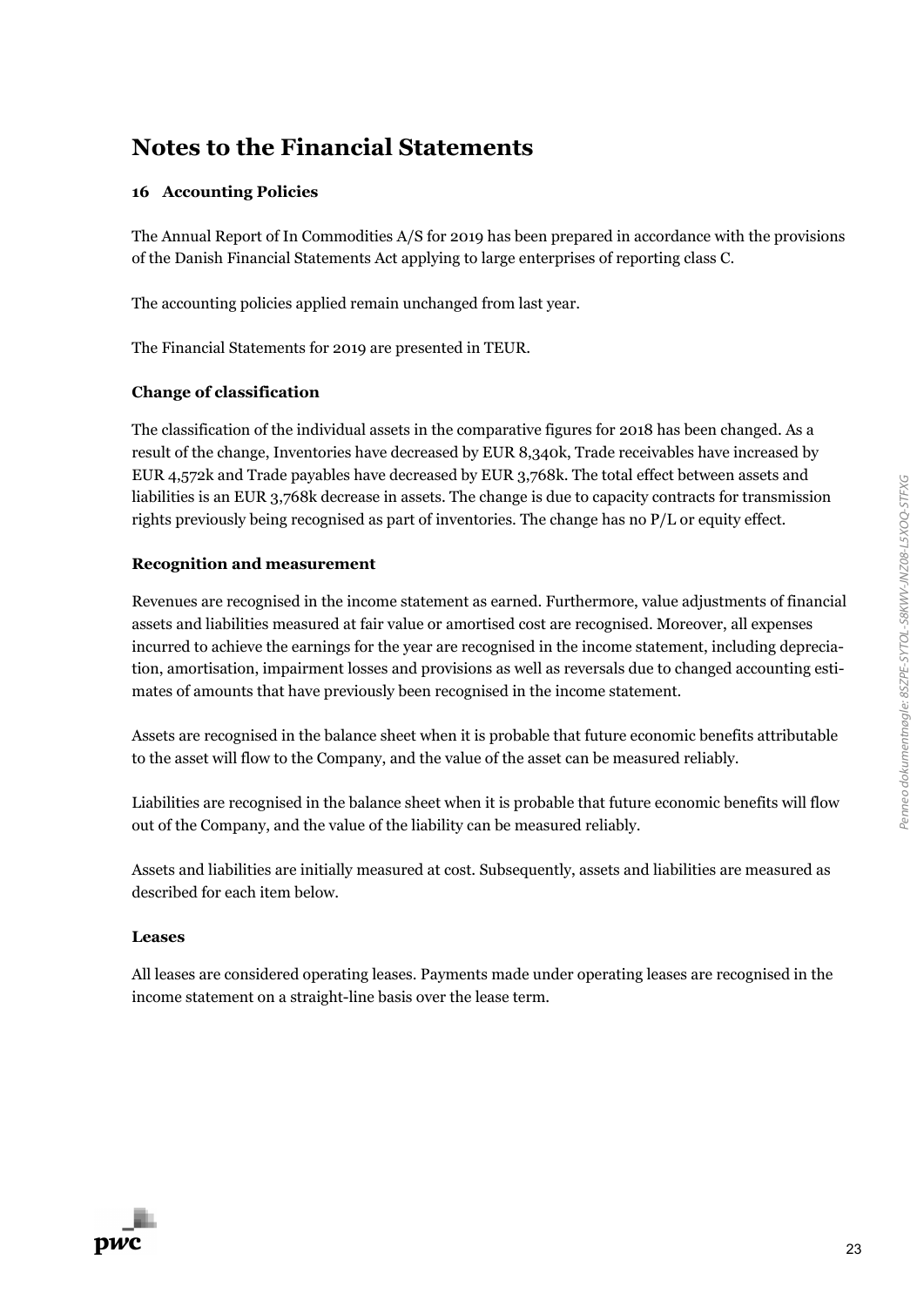#### **16 Accounting Policies** (continued)

#### **Translation policies**

Euro is used as the presentation currency. All other currencies are regarded as foreign currencies.

Transactions in foreign currencies are translated at the exchange rates at the dates of transaction. Exchange differences arising due to differences between the transaction date rates and the rates at the dates of payment are recognised in financial income and expenses in the income statement. Where foreign exchange transactions are considered hedging of future cash flows, the value adjustments are recognised directly in equity.

Receivables, payables and other monetary items in foreign currencies that have not been settled at the balance sheet date are translated at the exchange rates at the balance sheet date. Any differences between the exchange rates at the balance sheet date and the rates at the time when the receivable or the debt arose are recognised in financial income and expenses in the income statement.

Fixed assets acquired in foreign currencies are measured at the transaction date rates.

#### **Derivative financial instruments**

Derivative financial instruments are initially recognised in the balance sheet at cost and are subsequently remeasured at their fair values. Positive and negative fair values of derivative financial instruments which are not settled at year end are classified as "Other receivables" and "Other payables", respectively. The fair values of derivative financial instruments which are settled at year end are classified as "Cash at bank" and "Credit institutions", respectively. Derivative financial instruments with positive fair values are offset against derivative financial instruments with negative fair values when settled on a net basis.

Contracts for the delivery of power are classified as derivative financial instruments when there is a practice of net settlement in respect of similar contracts, including saleback before delivery.

Changes in the fair values of derivative financial instruments are recognised in the income statement unless the derivative financial instrument is designated and qualify as hedge accounting, see below.

#### **Hedge accounting**

Changes in the fair values of financial instruments that are designated and qualify as fair value hedges of a recognised asset are recognised in the income statement as are any changes in the fair value of the hedged asset related to the hedged risk. Fair value hedges comprise binding contracts concerning the delivery of power and gas at a fixed price. Hedged fixed price contracts are thus recognised at the accumulated change in the fair values of the contracts occurring since the time when the contracts were hedged. Positive and negative values of hedged fixed price contracts are classified as 'Other receivables' and 'Other payables', respectively.

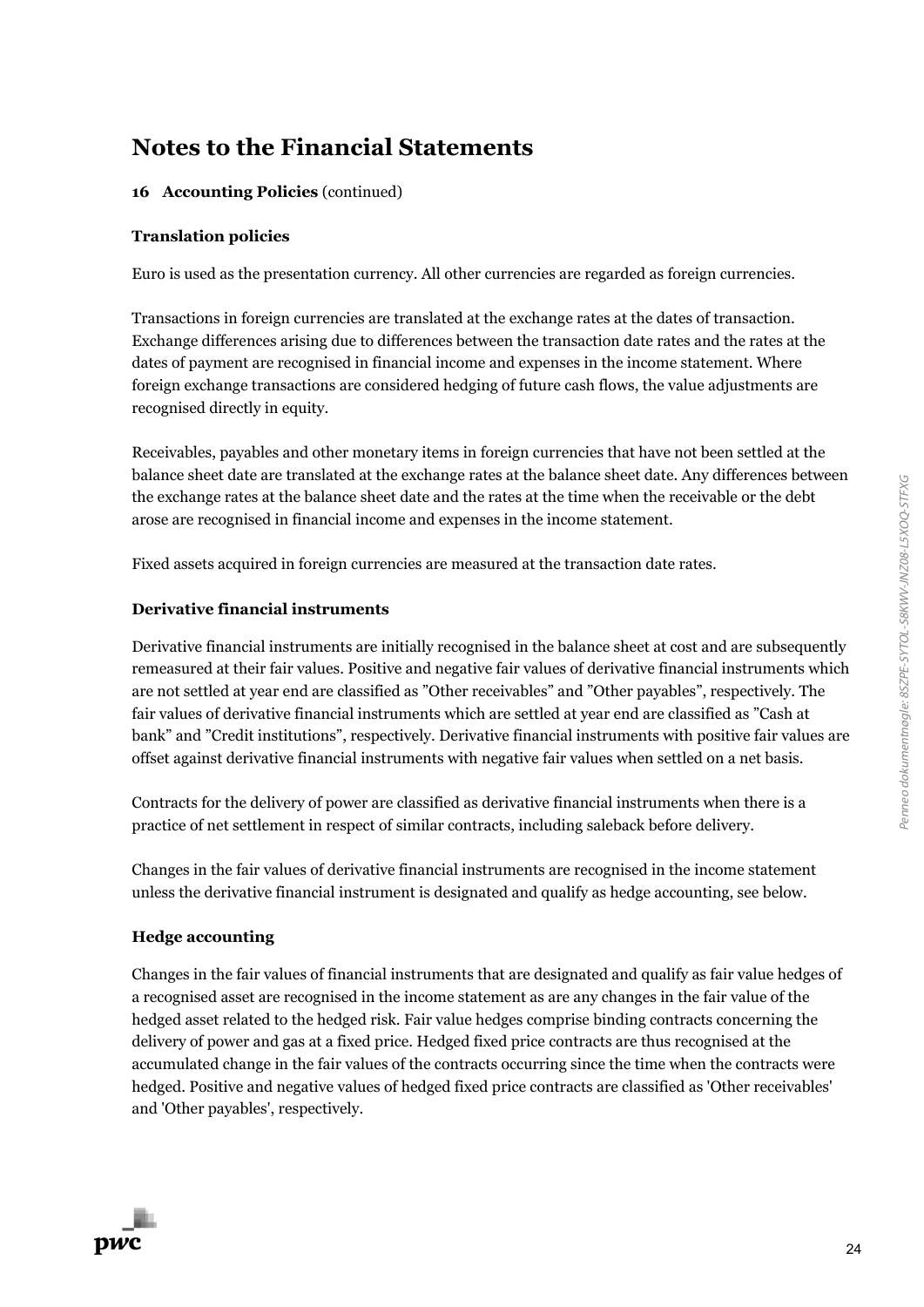#### **16 Accounting Policies** (continued)

Changes in the fair values of derivative financial instruments that are designated and qualify as hedges of expected future transactions are recognised in retained earnings under equity as regards the effective portion of the hedge. The ineffective portion is recognised in the income statement. If the hedged transaction results in an asset or a liability, the amount deferred in equity is transferred from equity and recognised in the cost of the asset or the liability, respectively. If the hedged transaction results in an income or an expense, the amount deferred in equity is transferred from equity to the income statement in the period in which the hedged transaction is recognised. The amount is recognised in the same item as the hedged transaction.

#### **Revenue**

Information on business segments and geographical segments based on the Companys risks and returns and its internal financial reporting system. Business segments are regarded as the primary segments.

### **Income Statement**

#### **Revenue**

Revenue from the sale of goods is recognised when the risks and rewards relating to the goods sold have been transferred to the purchaser, the revenue can be measured reliably and it is probable that the economic benefits relating to the sale will flow to the Company.

Revenue is measured at the consideration received and is recognised exclusive of VAT and net of discounts relating to sales.

#### **Cost of sales**

Cost of sales includes the purchase of goods for resale, transportation and direct fees thereof incurred to achieve revenue for the year.

#### **Other external expenses**

Other external expenses comprise expenses for premises, sales and distribution as well as office expenses, etc.

#### **Staff expenses**

Staff expenses comprise wages and salaries as well as payroll expenses.

#### **Financial income and expenses**

Financial income and expenses are recognised in the income statement at the amounts relating to the financial year.

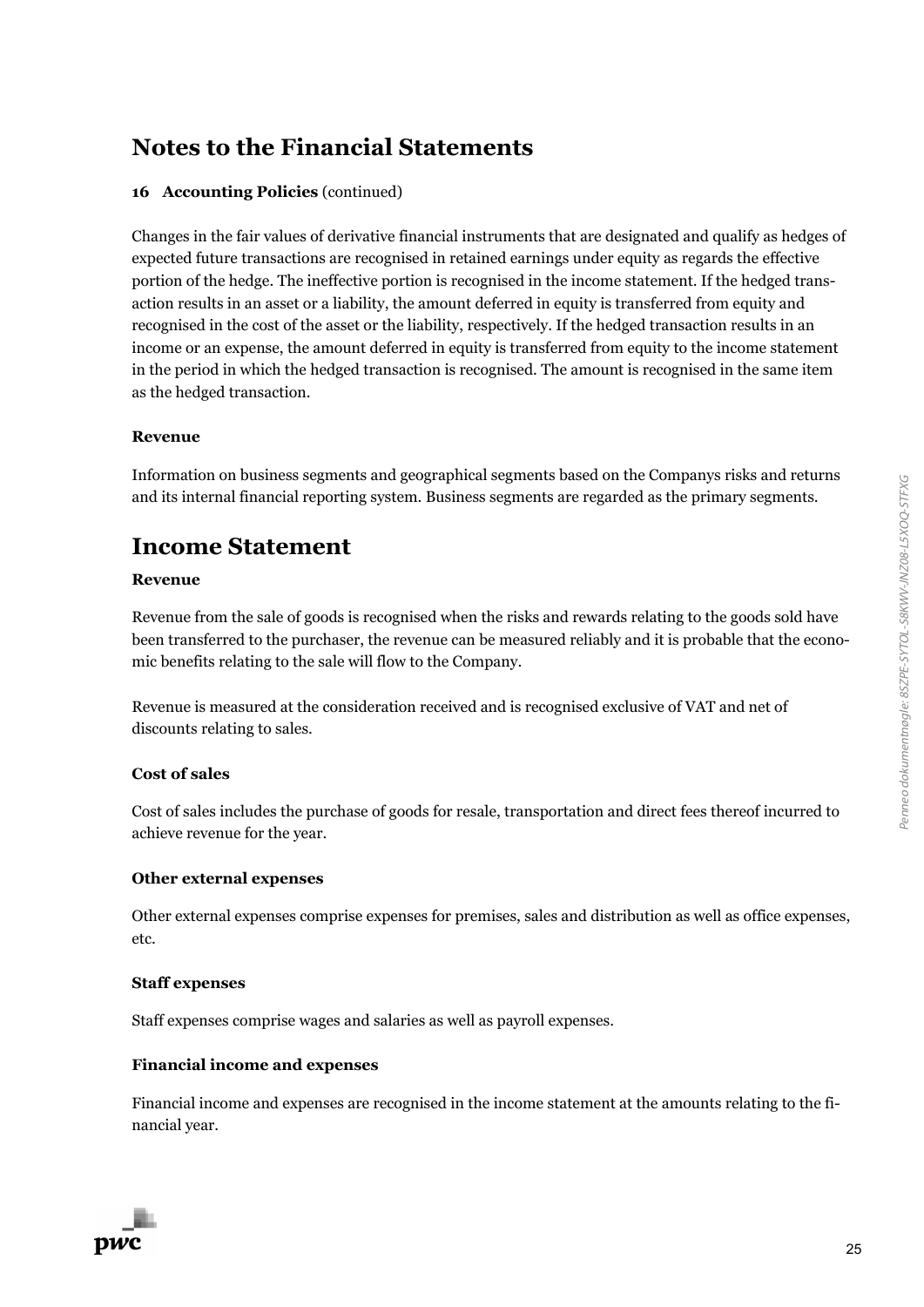### **16 Accounting Policies** (continued)

### **Tax on profit/loss for the year**

Tax for the year consists of current tax for the year and changes in deferred tax for the year. The tax attributable to the profit for the year is recognised in the income statement, whereas the tax attributable to equity transactions is recognised directly in equity.

The Company is jointly taxed with Incomas Holding ApS. The tax effect of the joint taxation is allocated to enterprises in proportion to their taxable incomes.

# **Balance Sheet**

### **Fixed asset investments**

Fixed asset investments consist of deposits from leasehold.

### **Inventories**

The cost of goods for resale equals the cost of acquisition. Inventories comprise gas inventory.

Inventories are measured at the lower of cost based on weighted average prices and net realisable value.

The net realisable value of inventories is calculated at the amount expected to be generated by sale of the inventories in the process of normal operations with deduction of selling expenses. The net realisable value is determined allowing for marketability, obsolescence and development in expected selling price.

### **Receivables**

Receivables are measured in the balance sheet at the lower of amortised cost and net realisable value, which corresponds to nominal value less provisions for bad debts. Provisions for bad debts are determined on the basis of an individual assessment of each receivable, and in respect of trade receivables, a general provision is also made based on the Company's experience from previous years.

### **Prepayments**

Prepayments comprise prepaid expenses concerning rent, insurance premiums, subscriptions and interest.

### **Deferred tax assets and liabilities**

Deferred income tax is measured using the balance sheet liability method in respect of temporary differences arising between the tax bases of assets and liabilities and their carrying amounts for financial reporting purposes on the basis of the intended use of the asset and settlement of the liability, respectively.

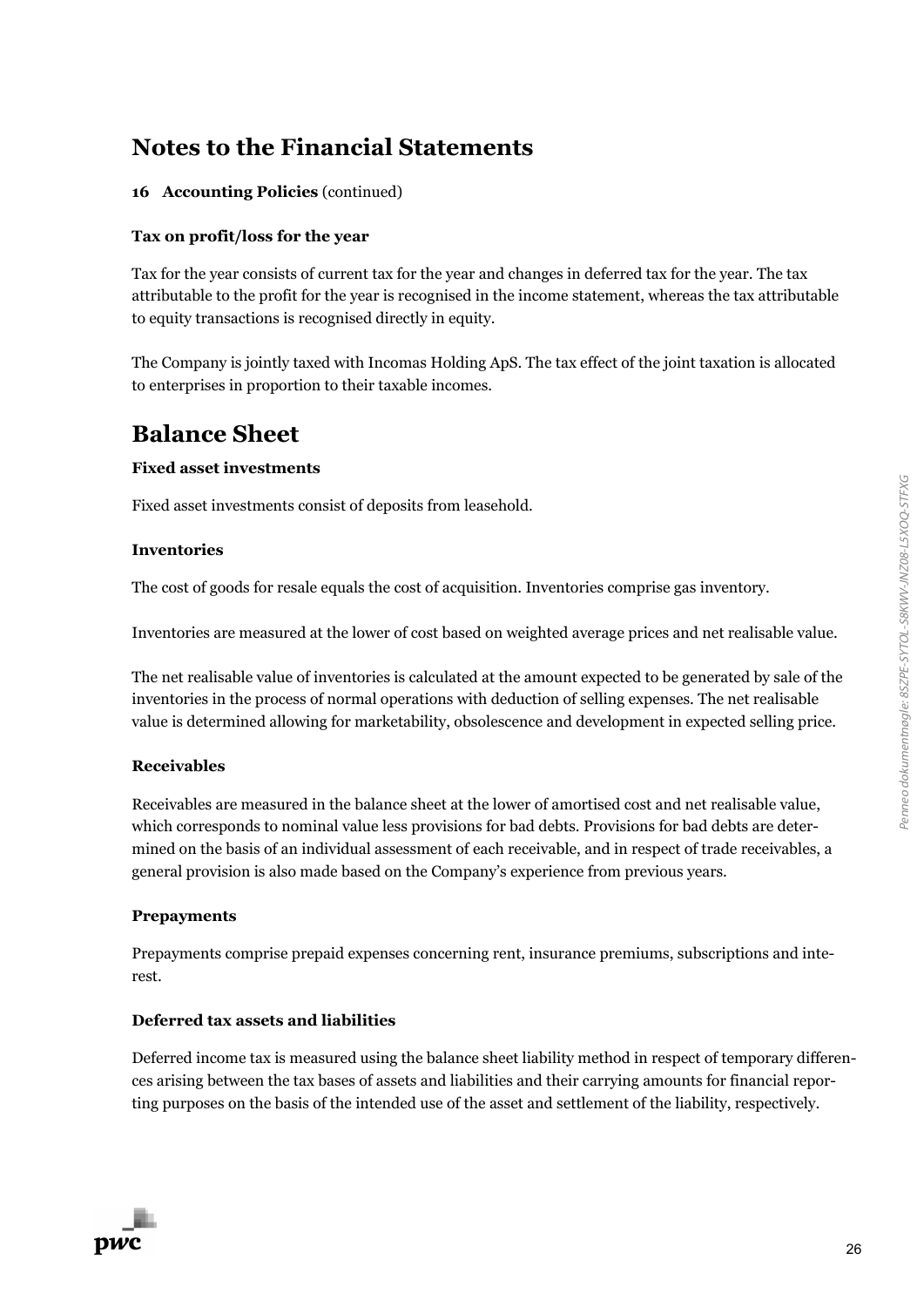#### **16 Accounting Policies** (continued)

Deferred tax assets are measured at the value at which the asset is expected to be realised, either by elimination in tax on future earnings or by set-off against deferred tax liabilities within the same legal tax entity.

Deferred tax is measured on the basis of the tax rules and tax rates that will be effective under the legislation at the balance sheet date when the deferred tax is expected to crystallise as current tax. Any changes in deferred tax due to changes to tax rates are recognised in the income statement or in equity if the deferred tax relates to items recognised in equity.

#### **Current tax receivables and liabilities**

Current tax liabilities and receivables are recognised in the balance sheet as the expected taxable income for the year adjusted for tax on taxable incomes for prior years and tax paid on account. Extra payments and repayment under the on-account taxation scheme are recognised in the income statement in financial income and expenses.

#### **Financial debts**

Loans, such as loans from credit institutions, are recognised initially at the proceeds received net of transaction expenses incurred. Subsequently, the loans are measured at amortised cost; the difference between the proceeds and the nominal value is recognised as an interest expense in the income statement over the loan period.

Other debts are measured at amortised cost, substantially corresponding to nominal value.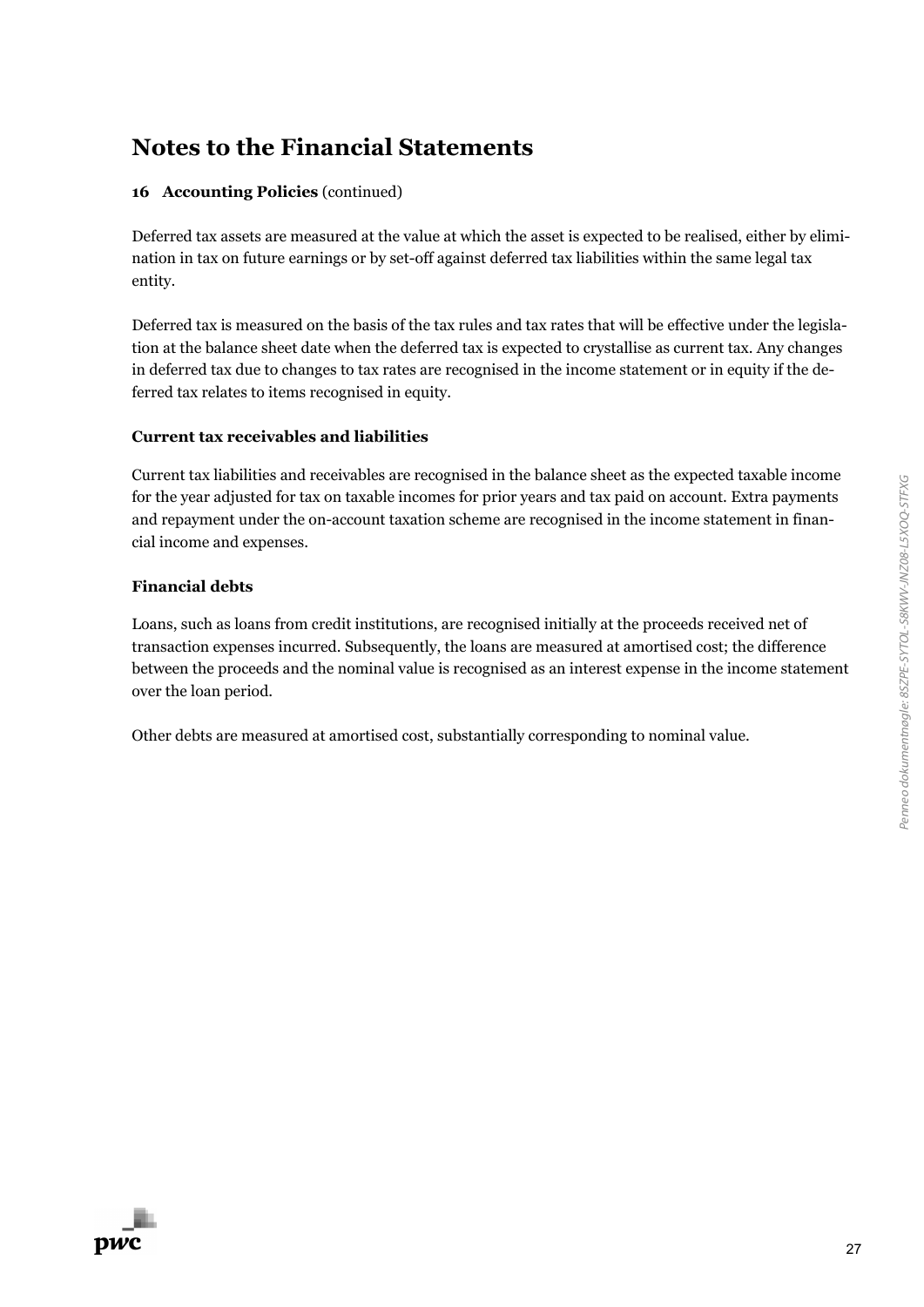Penneo dokumentnøgle: 8SZPE-SYTOL-S8KWV-JNZ08-L5XOQ-STFXG Penneo dokumentnøgle: 8SZPE-SYTOL-S8KWV-JNZ08-L5XOQ-STFXG

### **Notes to the Financial Statements**

**16 Accounting Policies** (continued)

### **Cash Flow Statement**

The cash flow statement shows the Company´s cash flows for the year broken down by operating, investing and financing activities, changes for the year in cash and cash equivalents as well as the Company´s cash and cash equivalents at the beginning and end of the year.

#### **Cash flows from operating activities**

Cash flows from operating activities are calculated as the net profit/loss for the year adjusted for changes in working capital and non-cash operating items such as depreciation, amortisation and impairment losses, and provisions. Working capital comprises current assets less short-term debt excluding items included in cash and cash equivalents.

#### **Cash flows from investing activities**

Cash flows from investing activities comprise cash flows from acquisitions and disposals of intangible assets, property, plant and equipment as well as fixed asset investments.

#### **Cash flows from financing activities**

Cash flows from financing activities comprise cash flows from the raising and repayment of long-term debt as well as payments to and from shareholders.

#### **Cash and cash equivalents**

Cash and cash equivalents comprise "Cash at bank and in hand" and "Overdraft facilities".

The cash flow statement cannot be immediately derived from the published financial records.

### **Financial Highlights**

#### **Explanation of financial ratios**

Return on assets **Profit before financials x 100** Total assets

Solvency ratio **Equity at year end x 100** Total assets at year end

Return on equity Net profit for the year x 100 Average equity

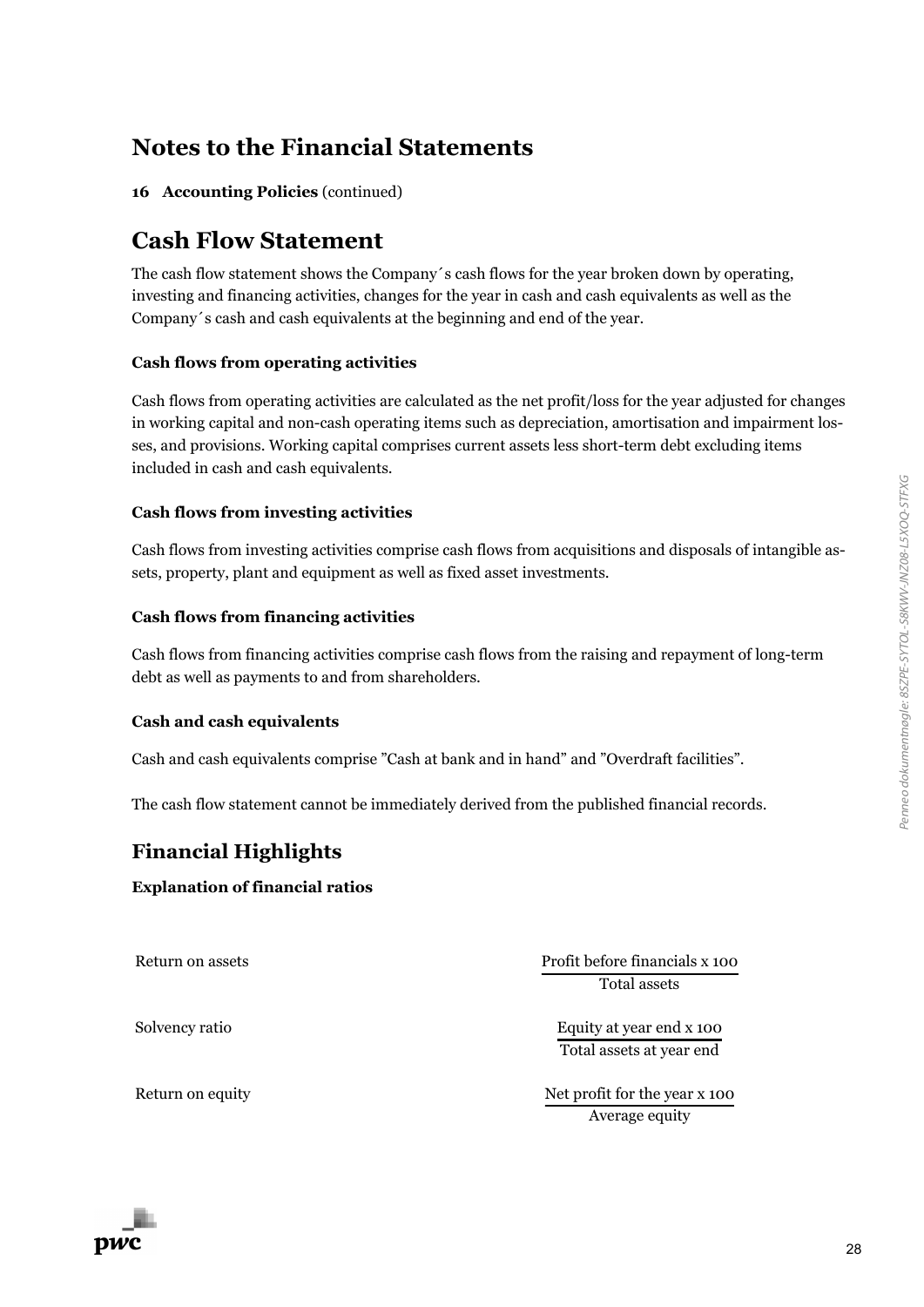# **PENN30**

*Underskrifterne i dette dokument er juridisk bindende. Dokumentet er underskrevet via Penneo™ sikker digital underskrift*. Underskrivernes identiteter er blevet registereret, og informationerne er listet herunder.

"Med min underskrift bekræfter jeg indholdet og alle datoer i dette dokument."

| Jeppe Højgaard                            | <b>Christian Bach</b>                     |
|-------------------------------------------|-------------------------------------------|
| <b>Direktør</b>                           | <b>Direktør</b>                           |
| På vegne af: In Commodities AS            | På vegne af: In Commodities AS            |
| Serienummer: PID:9208-2002-2-225862813915 | Serienummer: PID:9208-2002-2-383417704390 |
| IP: 77.111.xxx.xxx                        | IP: 217.63.xxx.xxx                        |
| NEM ID <b>V</b>                           | NEM ID N                                  |
| 2020-02-04 08:14:45Z                      | 2020-02-04 08:21:54Z                      |
| <b>Christian Bach</b>                     | Jack Randbo Hjeronymus                    |
| Bestyrelsesmedlem                         | Bestyrelsesmedlem                         |
| På vegne af: In Commodities AS            | På vegne af: In Commodities AS            |
| Serienummer: PID:9208-2002-2-383417704390 | Serienummer: PID:9208-2002-2-685107216461 |
| IP: 217.63.xxx.xxx                        | IP: 87.104.xxx.xxx                        |
| NEM ID                                    | NEM ID C                                  |
| 2020-02-04 08:21:54Z                      | 2020-02-04 08:24:26Z                      |
| Jesper Severin Johanson                   | Jesper Severin Johanson                   |
| <b>Direktør</b>                           | Bestyrelsesmedlem                         |
| På vegne af: In Commodities AS            | På vegne af: In Commodities AS            |
| Serienummer: PID:9208-2002-2-232533262558 | Serienummer: PID:9208-2002-2-232533262558 |
| IP: 91.133.xxx.xxx                        | IP: 91.133.xxx.xxx                        |
| OI M3N                                    | NSM ID                                    |
| 2020-02-04 08:24:45Z                      | 2020-02-04 08:24:45Z                      |
| <b>Bo Wase</b>                            | <b>Emil Kildegaard Gerhardt</b>           |
| <b>Bestyrelsesformand</b>                 | Bestyrelsesmedlem                         |
| På vegne af: In Commodities AS            | På vegne af: In Commodities AS            |
| Serienummer: PID:9208-2002-2-720086666898 | Serienummer: PID:9208-2002-2-054735147791 |
| IP: 87.51.xxx.xxx                         | IP: 217.63.xxx.xxx                        |
| NEM ID                                    | Nem Id                                    |
| 2020-02-04 09:15:15Z                      | 2020-02-04 14:58:12Z                      |

Dette dokument er underskrevet digitalt via **Penneo.com**. Signeringsbeviserne i dokumentet er sikret og valideret ved anvendelse af den matematiske hashværdi af det originale dokument. Dokumentet er låst for ændringer og tidsstemplet med et certifikat fra en betroet tredjepart. Alle kryptografiske signeringsbeviser er indlejret i denne PDF, i tilfælde af de skal anvendes til validering i fremtiden.

#### **Sådan kan du sikre, at dokumentet er originalt**

Dette dokument er beskyttet med et Adobe CDS certifikat. Når du åbner dokumentet

i Adobe Reader, kan du se, at dokumentet er certificeret af **Penneo e-signature ser vice <penneo@penneo.com>**. Dette er din garanti for, at indholdet af dokumentet er uændret.

Du har mulighed for at efterprøve de kryptografiske signeringsbeviser indle jret i dokumentet ved at anvende Penneos validator på følgende websted: **https://penneo.com/validate**